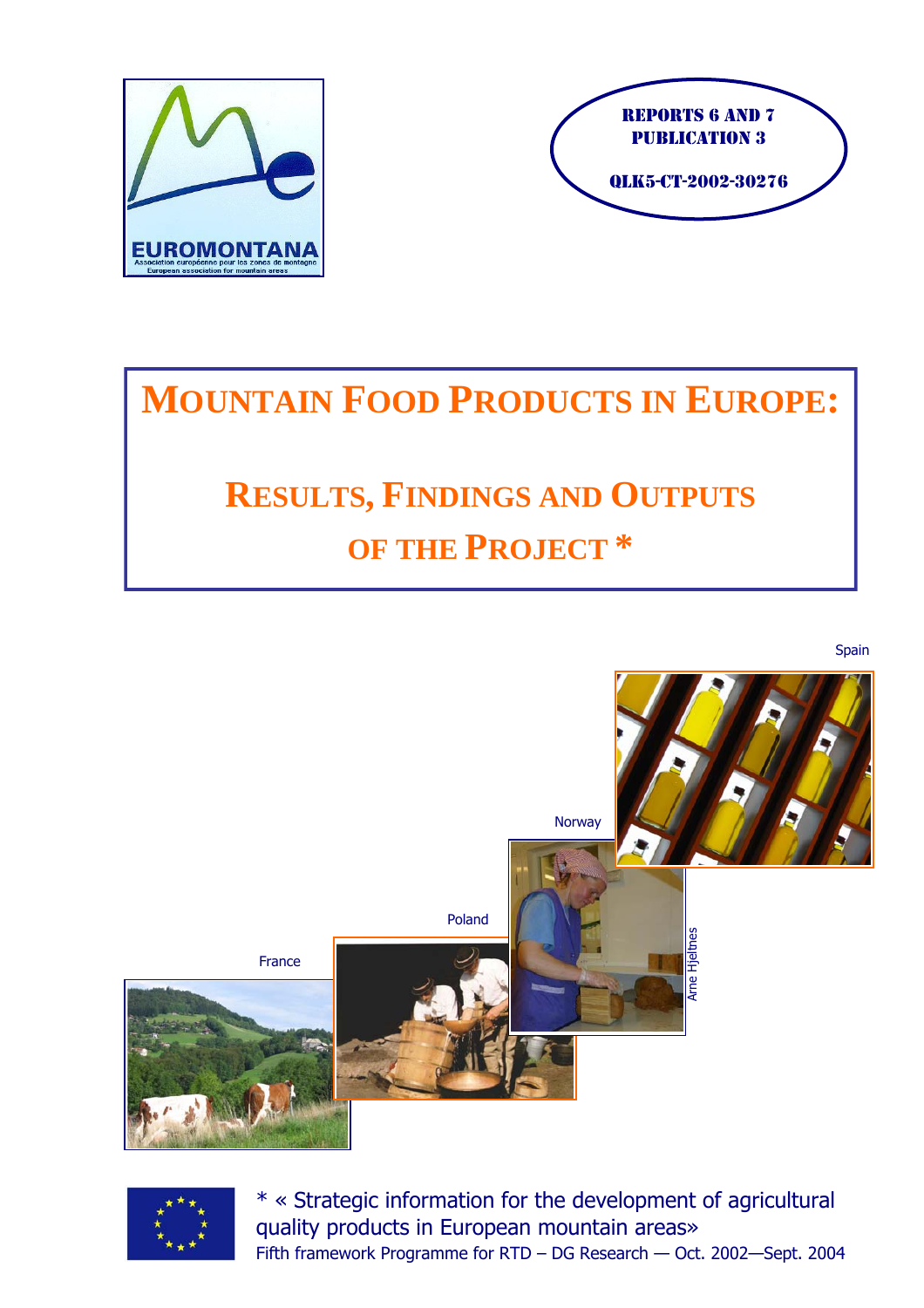**EUROMONTANA** is the European multisectoral association for cooperation and development of mountain territories. It embraces regional and national mountain organisations throughout greater Europe, including regional development agencies, local authorities, agriculture organisations, environmental agencies, forestry organisations and research institutes.

Euromontana's mission is to promote living mountains, integrated and sustainable development and quality of life in mountain areas.

In order to achieve this, Euromontana facilitates the exchange of information and experience among these areas by organising seminars and major conferences, by conducting and collaborating in studies, by developing, managing and participating in European projects and by working with the European institutions on mountain issues.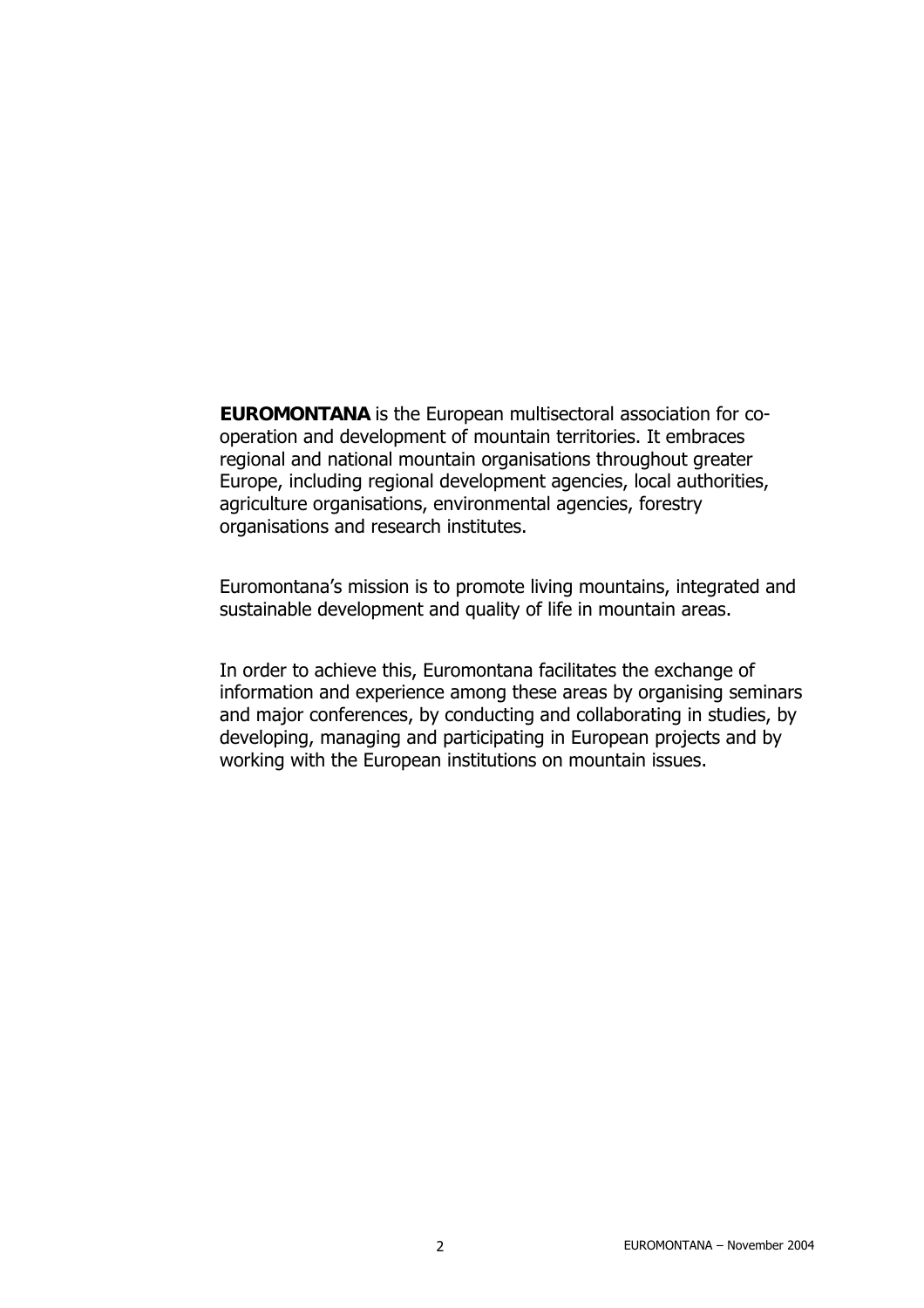#### **GLOSSARY**

- P.D.O.: Protected Designation of Origin Community Designation for quality food products (EC 2081/92)
- P.G.I.: Protected Geographical Indication Community Designation for quality food products (EC 2081/92)
- T.S.G.: Traditional Specialities Guaranteed Community Designation for quality food products (EC 2082/92)
- O.F.: Organic farming Community Designation for quality food products (EC 2092/91)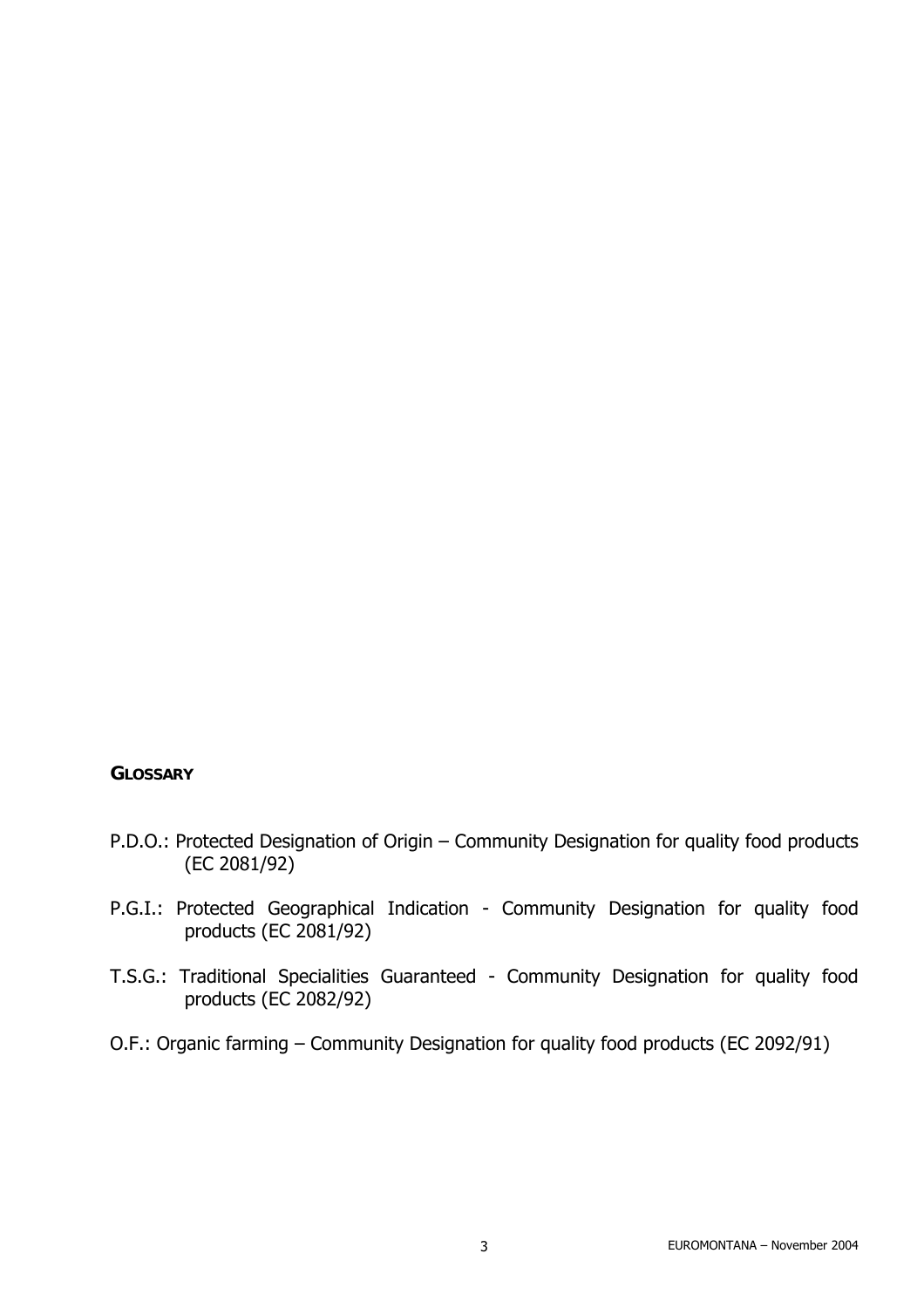#### **THANKS TO**

Frank Gaskell, President of Euromontana, Highlands and Island Enterprise

#### The steering committee members of the project:

Manuel Arriaza Balmón, CIFA de Cordoba Francisco Barea Barea, CIFA de Cordoba Olivier Beucherie, ISARA-Lyon Elena Di Bella, Province of Turin Kevin Gruer, Highlands and Island Enterprise Isabelle Guichard, SUAIA Pyrenees Karl Georg Hoyer, Western Norway Research Institute Clara Icaran, IKT Gaëlle Lhermitte, Secretary General, Euromontana Emmanuel Mingasson, SUACI Alpes du Nord Luis Navarro Garcia, CIFA de Sevilla Pedro Ruiz Aviles, CIFA de Cordoba Tiberiu Stef, Fundatia pentru Promovarea Agriculturii si Economiei Aimentare (FAER) Gabriella Valler, Province of Trento Monica Wszolek, KPPZ AR

and

Cécile Levret, project manager, Euromontana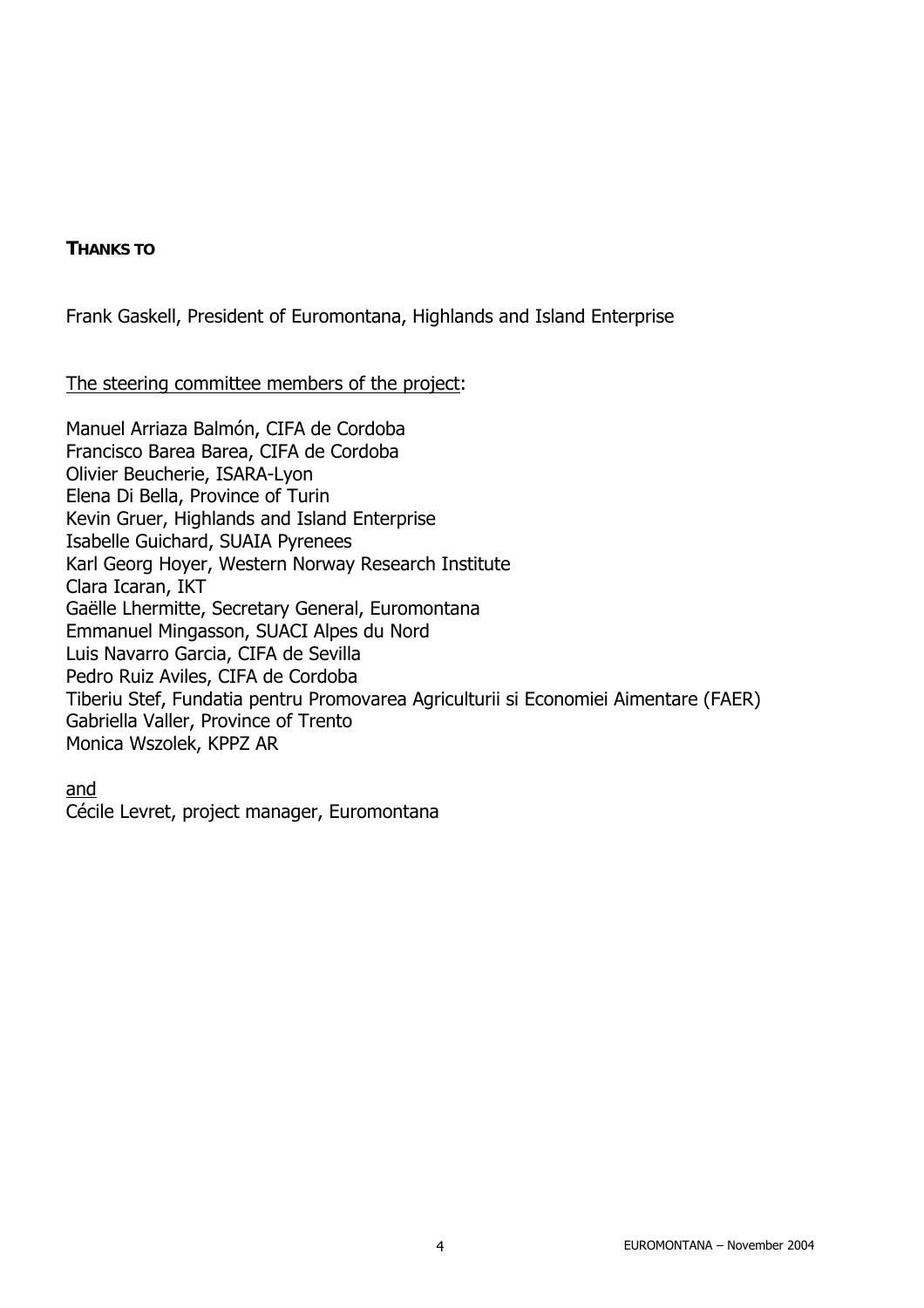# RESULTS ON THE PROJECT ON MOUNTAIN QUALITY PRODUCTS

The 2-year Euromontana study programme was undertaken in partnership with 13 organisations from 8 different European countries. Its aim was to generate strategic information for the development and exploitation of mountain quality products in European mountain areas. This strategic information will provide the basis for proposals for future action by Euromontana with the support of the project Steering Committee. Proposals address both policy and cooperation.

In order to collect and compile the information, two sets of questionnaires were developed in the 10 surveyed areas with the support of regional relay institutes. Collected data was then analysed by the steering committee composed of experts from eight different countries.

#### **1/ Ten Survey Areas**

The Study programmes addresses the wide diversity of European mountain areas, whether in terms of geological formations and climates: both Savoie departments in the Northern Alps— France; the Provinces of Turin and Trento, Western and Eastern Alps—Italy; Pindos and Cholomondas Regions—Greece; Western Carpathians—Romania; 3 mountain areas of Andalusia and the Basque Country—Spain; the Sogn Region—Norway; the Tatras mountains—Poland; the Scottish Highlands—UK (See appended map).

The mountain definitions used for the identification of surveyed areas are either definitions used by the Member States pursuant to regulation CE n°1257/1999—which defines criteria for the identification of mountain areas within the framework of the Common Agricultural Policy—or, in the absence of such definitions, national or regional definitions.

#### **2/ Three Research Themes**

The survey addressed three different themes:

Theme 1 dealt with the intrinsic characteristics of quality products from mountain areas (i.e. raw materials production and/or processing methods, geographical locations and their connection with products). The link between agricultural products and local tradition and culture was also discussed.

Theme 2 spoke to strategies for the development of existing quality initiatives and marketing approaches for the diversity of mountain products. The collection of information will permit the analysis of and comparison between successful and failed initiatives.

Theme 3 addressed policies and regulations governing quality identification initiatives at European, national and regional level (types of available markings, control systems, etc.). This part of the survey will provide an updated snapshot of the diversity of existing official or private systems for recognition of quality products in the various European countries involved in the project.

#### **3/ Three-Stage Field Study**

The first stage leveraged information on 122 products from the 10 surveyed areas. Those products are specific of mountain areas because of notions including tradition, culture, consumer representation and/or measurable impact on local economy and development. An initial quantitative analysis was carried out on all 122 products, followed by a qualitative analysis performed by some of the experts of the project Steering Committee on 97 of them (see appended product list).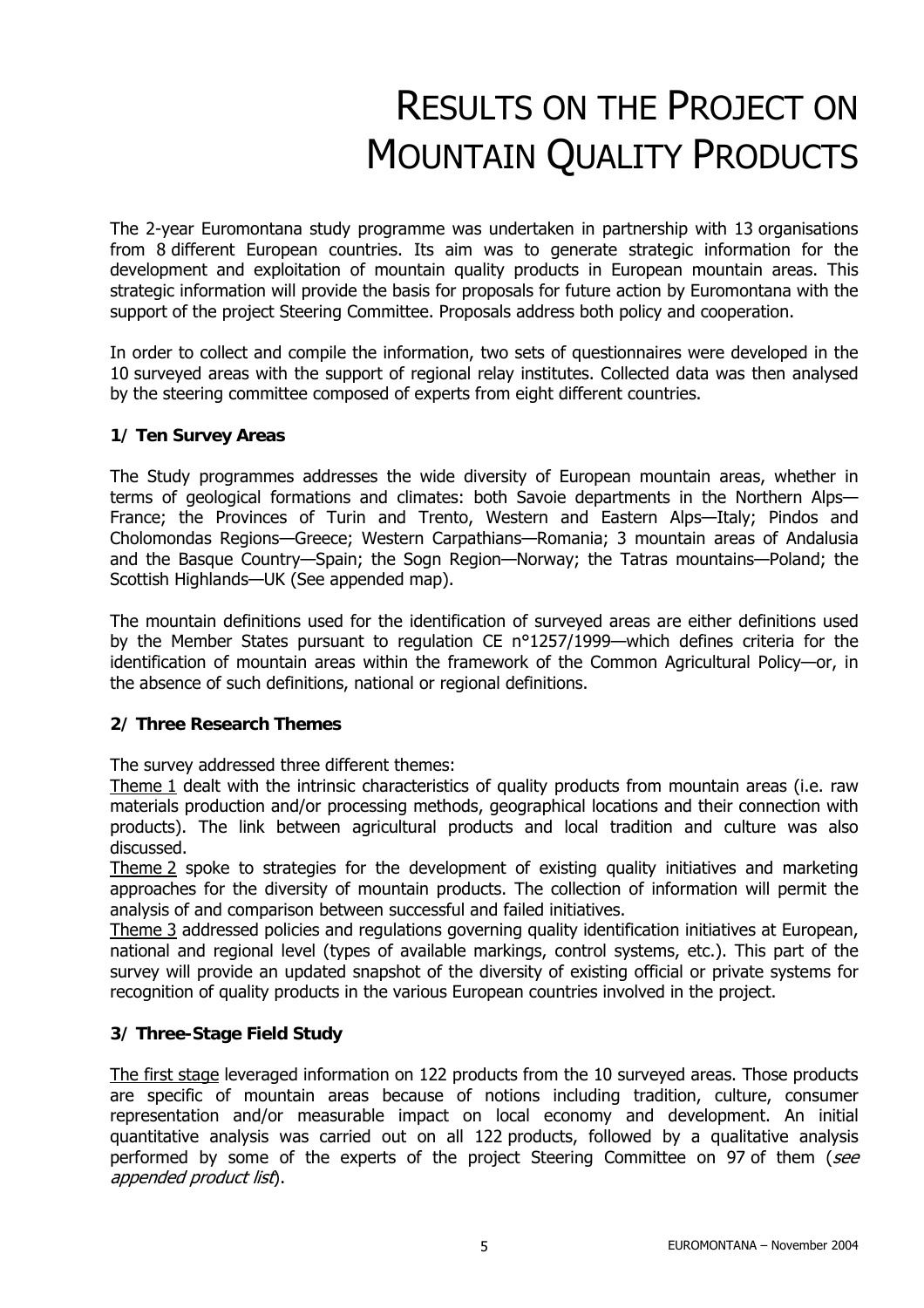The second stage was conducted in the form of case studies on 18 products, 17 of which were had already been studied within the framework of the first stage. This selection was made with optimum sample representativity in mind, to ensure coverage of the various types of products identified from the first questionnaire (label type, trade supply chain, organisation, etc.).

Finally, the third stage focused on regulations, measures and quality designations developed at Community, national and/or regional level, and also on private initiatives launched to promote and support mountain products and/or quality food products in general.

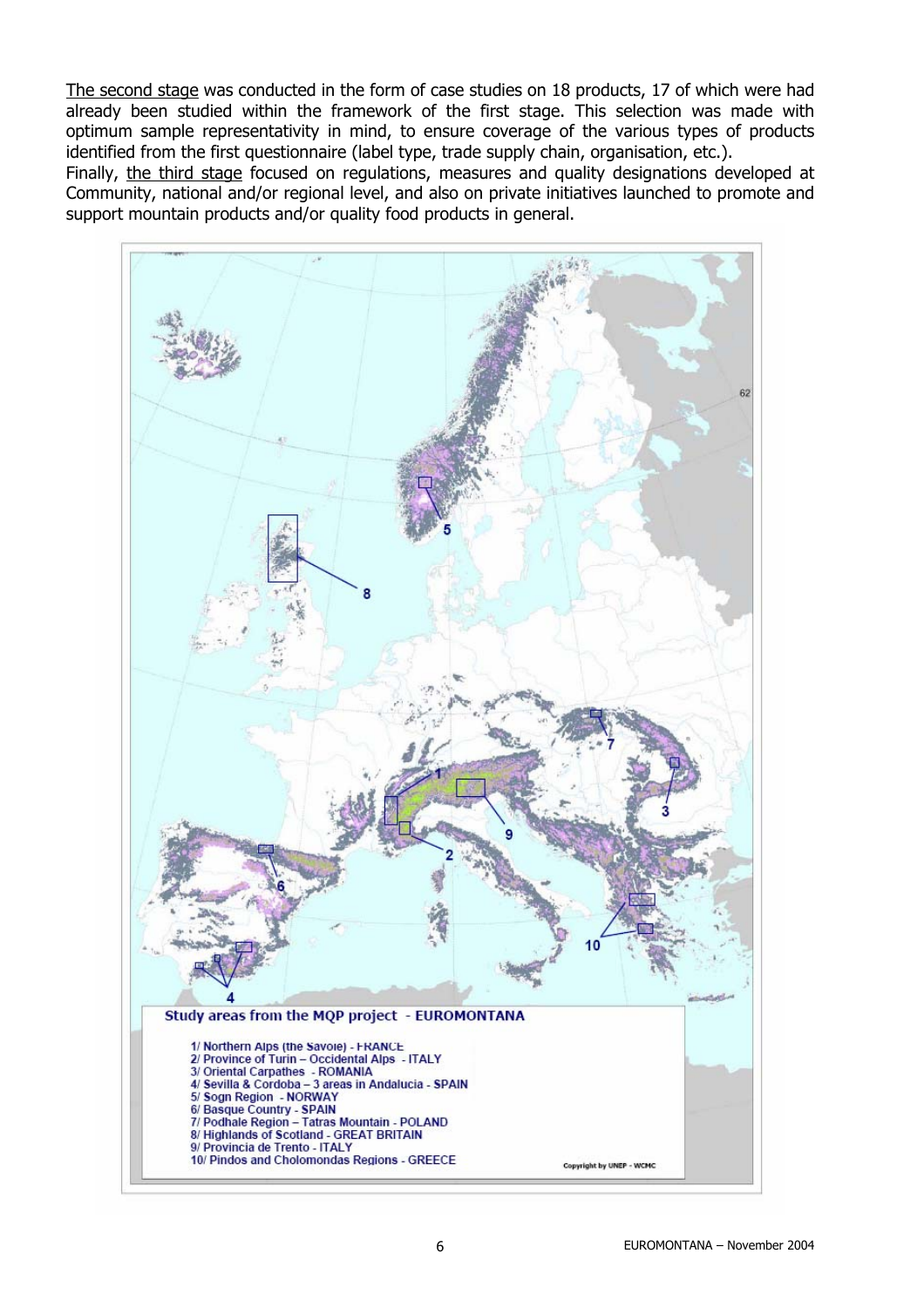## **I - MAIN FINDINGS ABOUT SURVEYED PRODUCT CHARACTERISTICS**

The 122 surveyed products include 12 fresh vegetables, 23 fresh animal products and 87 processed goods (including 34 varieties of cheese).

## A – GEOGRAPHICAL CONNECTION (WITH THE MOUNTAIN ENVIRONMENT)

The analysis of the 122 surveyed food products reveals a strong connection between products and the mountain environment. The latter impacts both on products as such and on production methods, and those interactions stem from very similar characteristics in the different mountain areas of Europe.

The study reveals that natural conditions in mountain areas bear an impact on 97 out of 122 products. Quoted effects namely include:

 $\checkmark$  in animal products: distinct taste, aroma, strong muscle build, better distribution of fat, firm texture, absence of parasites, reduced risk of disease, etc.

 $\checkmark$  in vegetal products: absence of viruses, nice colour, good taste, comparatively better texture and consistency, absence of pollution in organic products, etc.

In general, these quality features stem from the following quoted conditions: fresh air, quality pastures exempt from chemical fertilizers, industry-free area/region, altitude, flora diversity and richness, clean temperate water of high oxygen content, presence of a microclimate, type of soil, etc.

On the other hand, when it comes to delicatessen and bread (six surveyed products), natural conditions do not have any effect on products.

Furthermore, it was noted in some cases that natural conditions prevailing in the mountain environment can also be the source of low quality pastures and a lack of natural shelters resulting in slow animal growth.

Generally speaking, the direct impact of natural conditions prevailing in the mountain environment on process is negligible.

## B – TRADITIONAL / TYPICAL PRODUCT FEATURES

#### **1/ Varieties and Breeds**

Most animal breeds and vegetal varieties are traditional or typical of their respective areas.

• This aspect is particularly relevant in vegetal products. Indeed, variations between regions in the case of these products are considerable. Vegetal varieties are either cultivated or wild.

• In the case of animal breeds, different situations are in evidence: in some cases, animals are wild endemic (i.e. strictly local) species while in others they are local and typical and in others still they are not originally typical but are bred locally and have adjusted to the mountain environment. Finally, some herds include a mixture of endemic and other breeds.

• While pastry and confectionary is not typical, some of the ingredients used in manufacturing them are local and typical, which does bear an impact on distinctive food qualities.

#### **2/ Production and Processing Traditions and Know-How**

There is a wealth of traditions and know-how relating to food production and processing in mountain areas.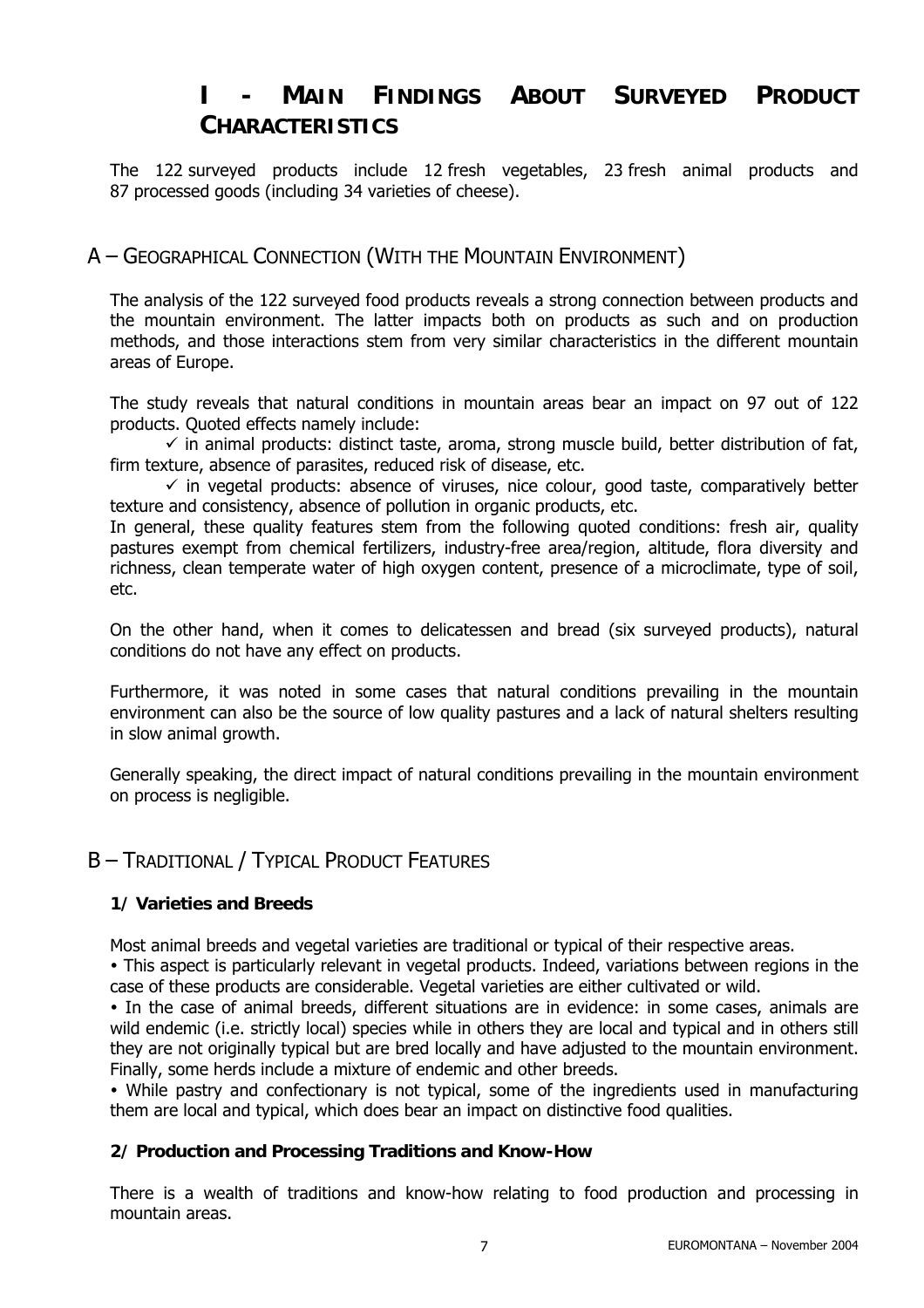A degree of homogeneity is discernible as far as production methods are concerned, especially when it comes to animal husbandry. Examples of specific traditional mountain farming features include: extensive rearing, feeding from comparatively large free-range pastures, preference for natural food, longstanding traditional know-how (pastoral systems, transhumance, etc.).

On the other hand, the vast majority of processing systems—while quite often considered traditional of or even specific to individual areas—are more diverse when it comes to processing types and methods.

Traditional varieties and breeds, specific practices in production and process in mountain areas have an effect on the final features of the product.

## C - IDENTIFICATION AND BRANDING OF SURVEYED PRODUCTS

#### **1/ Use of the Term "Mountain" and the image perceived by consumers**

There is a wide diversity of claims on products, but precious few that clearly communicate on their mountain dimension. The term "mountain" appears only on a few cheese labels. On the other hand, the identification of the specific area as mountainous is more often used than the term "mountain" itself and its generic image.

Positive claims appearing on labels vary greatly across the range of products: "farm product", "traditional farm product", "non-pasteurised milk", "traditional product", "natural", "organic product", "extra", "typical", "without preservatives", "without artificial flavourings", "without colourings", geographical origin, nutritional information, or even the lack of any specific mention.

Mention of geographical origin (and where appropriate, of mountain origin) on products almost systematically impacts very significantly on consumers' positive perception. This is true even in products whose raw materials are not wholly obtained in mountain areas.

#### **2/ Types of Quality Designations**

#### • Typology of Quality Designations

There is a wide variety of existing types of identification in Europe. Such a wide diversity in fact, that clearly distinguishing between official schemes and brands—which, while private, enjoy the recognition and support of public authorities—has sometimes been a challenging task.

In addition, it should be emphasised that the 122 mountain products were initially selected on the basis of the following criteria:

1/ all products from individual surveyed areas enjoying protection under an official quality identification scheme were surveyed;

2/ as representative as possible a sample of products covered by private specifications developed within the framework of collective initiatives were included;

3/ finally, relevant examples of products sold under private brand names were incorporated.

So, the different types of identification schemes include 9 official denominations (four of which are Community-wide schemes) and 48 individual or collective private marks.

#### • Distribution of Quality Designations

The following distribution of designations emerged from the quantitative analysis performed on the 122 products:

1/ Official designations: 39 products (including 6 beverages) are protected by 9 different official designations: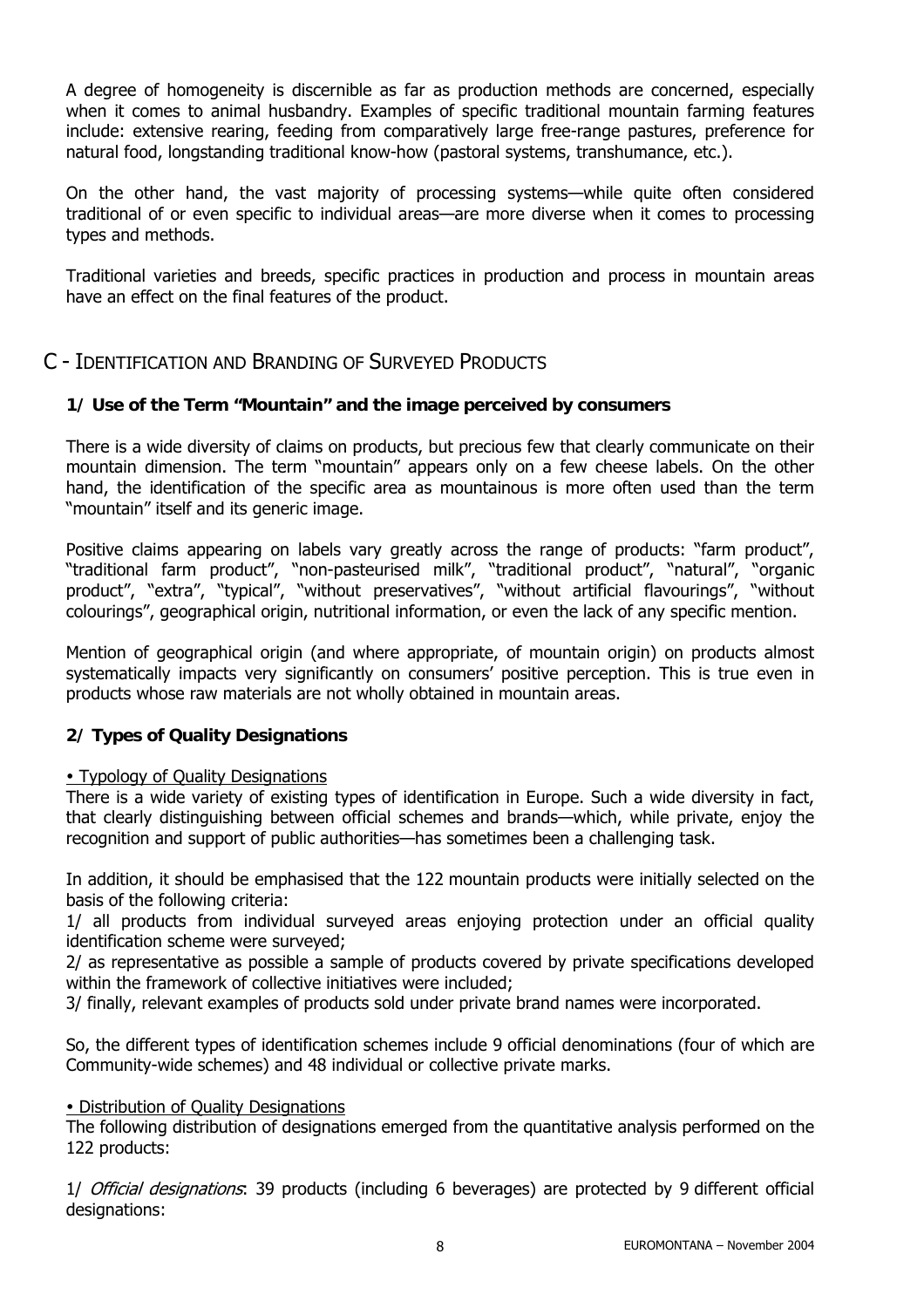$\checkmark$  EU level: 14 P.D.O.s, 4 P.G.I.s, 2 T.S.G. and 4 O.F. (Organic Farming) products (nevertheless, organic products from the Province of Trento were excluded from this analysis because there were simply too many);

 $\checkmark$  National level: 15 designations (strong representation of "traditional products" in Italy);

 $\checkmark$  Thirty-one products are currently seeking protection under national or community designations.

2/ Private brands: 48 private brands, representing a total of 60 products;

Many brands (some 29) are product-specific; the remainder (19) are "umbrella" brands covering a wide range of products.

 $\Rightarrow$  Identification is totally absent in the case of 21 (mostly Romanian and Polish) food products. Also in evidence are unpacked products as well as products targeting specific local markets.

Therefore, in all products except beverages, we note that:

 $\checkmark$  there is a predominance of collective or individual brands;

 $\checkmark$  while few official community designations exist, there is a comparatively stronger representation of PDOs. However, there is substantial variation across survey areas and products. For example, official EU designations are quite widely used for cheese products while private brands are comparatively more strongly represented among meat products.

These two types of identifications are equally distributed among vegetal products and beverages.

#### D – GEOGRAPHICAL ORIGIN OF RAW MATERIALS AND PRODUCTS

#### **1/ Raw Material Production Locus**

#### • Animal products

About 3/4 of all surveyed raw materials of animal origin are wholly obtained in mountain areas, and substantially all of them do when livestock reared "partly in mountain areas" is incorporated. The latter category identifies products obtained from animals belonging to herds either subjected to transhumance or parked in pastureland not entirely situated in mountain areas. However, more than 90 % of animals spend their entire life in mountain areas. Lastly, the raw materials of only three meat products are not wholly obtained in mountain areas.

In addition, while trout farms are all situated in mountain areas, other fish or shellfish farms are not systemically located in mountain areas.

#### • Vegetal products

Eighty-five percent of surveyed fresh and processed vegetal products are produced in mountain areas.

#### • Other products

In most cases, the origin of the raw materials of beverages is mixed. Cereals used for delicatessen predominantly come from lowlands and as for honey—where particular and traditional transhumance paths are specified—, it does not exclusively originate in mountain areas.

#### **2/ Location of Processing Units**

Out of 87 food products, 57 (i.e. 65%) are entirely processed within individual mountain areas, while only three are totally produced outside mountains.

 $\Rightarrow$  A definite predominance of mountain area processing for cheese, meat and vegetable products is discernible: almost 85% of cheese processing industries operate exclusively from mountain areas and almost all animal products are wholly produced in units located in mountain areas.

 $\Rightarrow$  Conversely, processing of delicatessen, bread, sweets and alcohol, tends to be either mixed (both within and outside mountain areas) or completely external.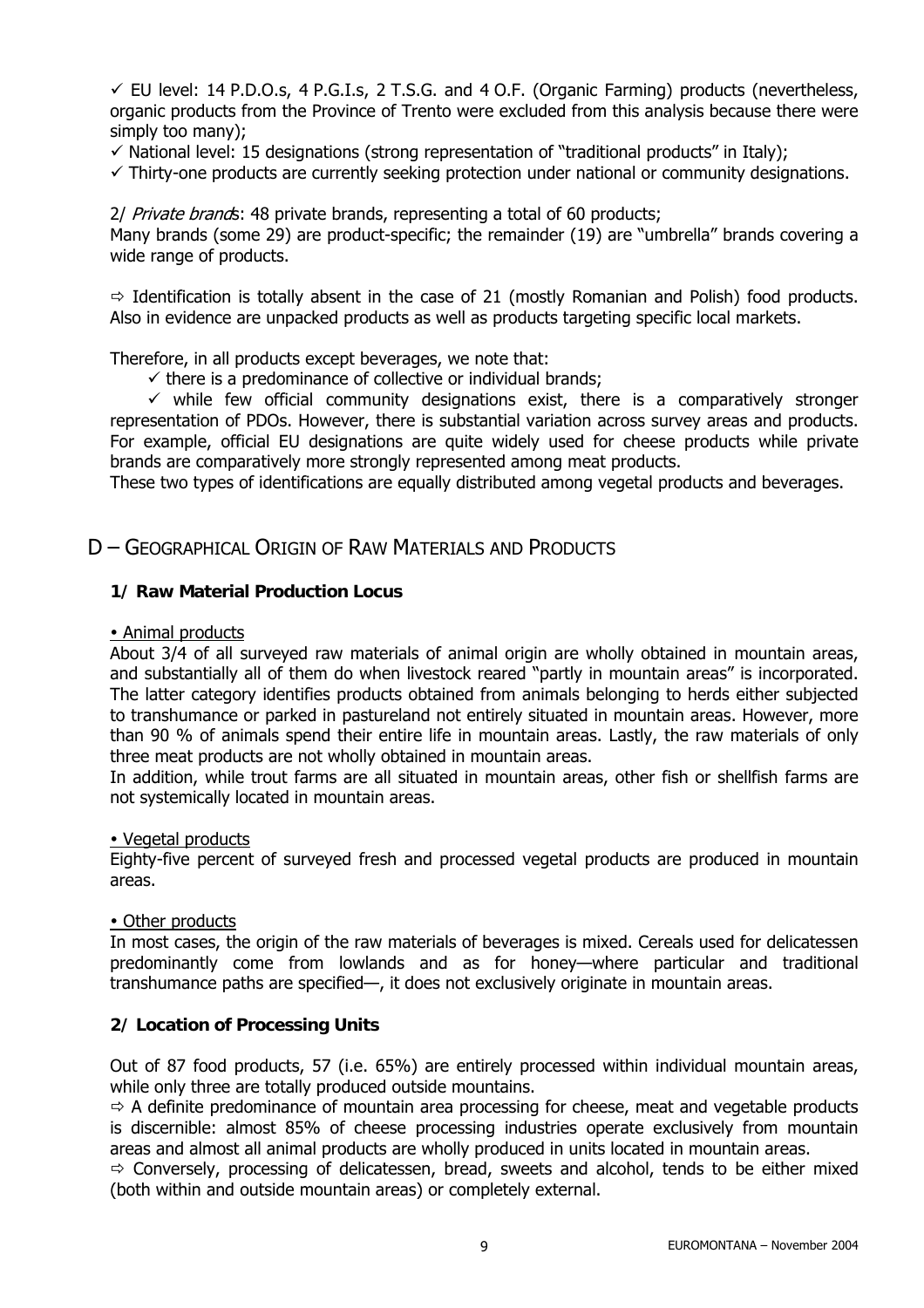#### **3/ Location of Supply Chain (Production and Processing)**

- Forty-nine processed and 23 unprocessed products (representing 59% of all surveyed products) are wholly obtained and/or processed exclusively in mountain areas;

- Eight out of 122 products (i.e. 6% of the sample) are obtained or processed completely outside mountain areas;

- Seventeen products are processed in multiple units, some of which are located outside mountain areas.

- Finally, 38 products are manufactured from raw materials obtained in multiple farms, not all of which are located in mountain areas, or are meat products obtained from animals not wholly bred in mountain areas (i.e. not spending their entire life in mountain areas or staying there only part of the year). Transhumance is considered among a multiplicity of factors.

## E – ECONOMIC ASPECTS

Production of unprocessed goods mostly takes place in small units situated in mountain areas.

Geographical market specialisation and product value added vary considerably, primarily according to market organisation as well as marketing and commercial strategies developed for individual products. The full range of different organisational formats and product chain lengths is in evidence.

#### F – CONSUMER SURVEYS ON MOUNTAIN PRODUCTS

The project made no specific provision for conducting a Europe-wide consumer survey. Still, an attempt was made to identify existing national or European surveys by contacting consumer organisations in Europe via BEUC (the European Bureau of Consumer Unions) but to no avail: no such survey seems to exist. A short questionnaire was subsequently circulated to BEUC members, but with little success (possibly because of both the indirect nature of contacts with these organisations and the fact that no reminder was sent). The few returns contained valuable information, however. Answers from Austria, Belgium and Hungary indicated a need to clarify the meaning of the term "mountain" used in association with food products and a willingness to investigate the matter further so as to reduce the amount of misleading information circulated to consumers.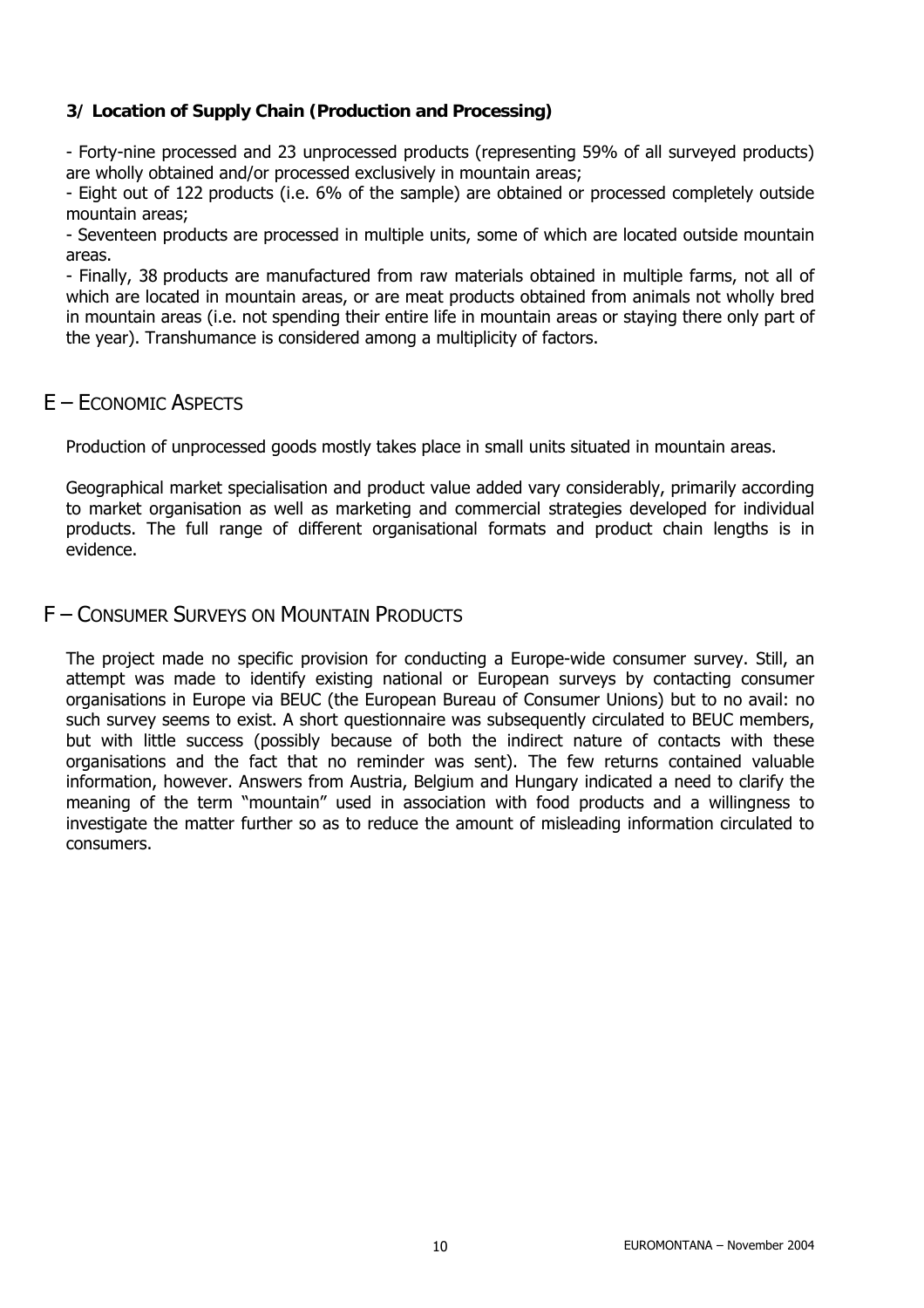## **II - TYPOLOGY OF MOUNTAIN PRODUCTS AND KEYS TO SUCCESS IN DEVELOPMENT STRATEGIES DEPLOYED FOR SURVEYED PRODUCTS**

A – CONTEXT: SPECIFIC MOUNTAIN FOOD PRODUCTION, PROCESSING AND MARKETING ISSUES

#### **1/ Production and Processing Conditions**

Mountain areas face specific constraints relating to elevation and climate. Vegetation cycles are shorter and natural conditions are harsher, which translates into lower vegetal yields, slower animal growth and higher production costs.

In some mountain areas, aging farming populations experience difficulties in transferring their estates to younger generations.

#### **2/ Supply Chain Characteristics**

Until recently, mountain areas were isolated and protected from the effects of in-depth restructuring in the food industry:

1- Processing often remains traditional;

2- Product variability is still high because of seasonal differences, diverse practices and individualised processing.

3- Commodity chains are often fragmented and spread widely over individual territories in which a great number of operators are active.

4- Businesses are small and deal with correspondingly small volumes, with a double consequence:

 $\checkmark$  at technical level, product quality is extremely variable—i.e. not all products achieve the expected standard of quality, irrespective of either the existence of such a definition in technical specifications or of P.D.O. or P.D.I. protection.

 $\checkmark$  in economic terms, financial support for research, technical assistance and quality control is limited, even though these activities—and especially the latter—are very expensive.

#### **3/ Mountain Product Distribution and Trade**

Production and consumption are often far removed, resulting in higher trading costs.

Products are identified in many different ways (trade marks, collective marks, official national or regional designations) and specific awareness of mountain products among consumers is low.

High production, processing and marketing costs combined with small volumes mean that consumer prices of mountain food products are high.

## B –AIM OF THE SECOND SURVEY

This Euromontana survey confirms that the mountain area segment of the agro-food industry faces specific difficulties, taking the form of obstacles to the production and development of mountain products. Therefore, the aim of the second enquiry was notably to identify key factors that explain the comparatively good results and relative success of certain initiatives initiated to leverage mountain products.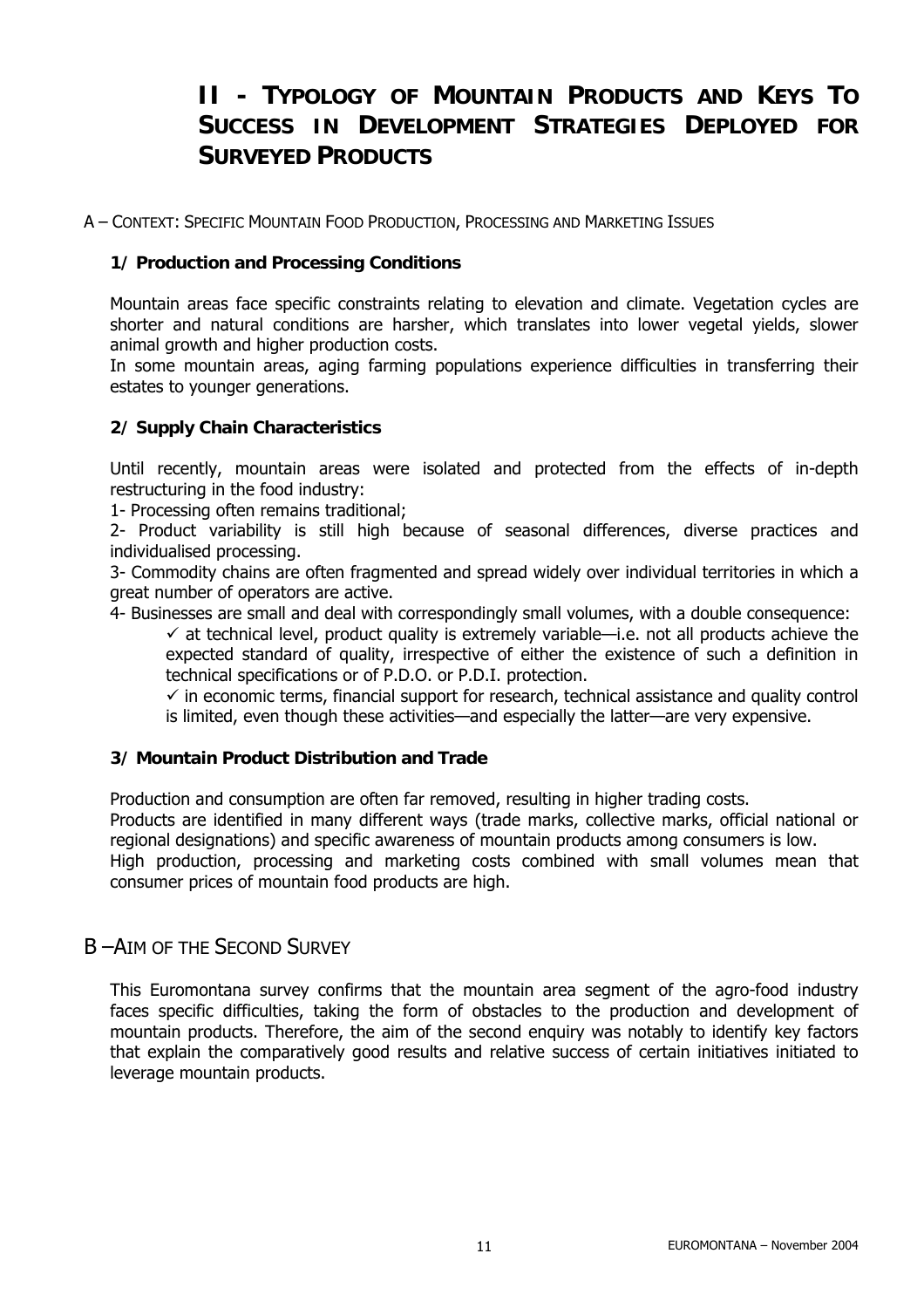## C – TYPOLOGY OF SURVEYED MOUNTAIN PRODUCTS

**Two broad categories** of mountain products were identified, which are differentiated compared to competing products, and notably to products of non-mountain origin.

1 – In the first category of products, the sales claim is **"produced naturally in a specific protected mountain environment"**. This product category includes:

- $\checkmark$  Highlands lamb (Scotland);
- $\checkmark$  Highlands bovine meat (Scotland);
- $\checkmark$  mountain pork (France);
- $\checkmark$  apples and pears from Savoie (France);
- $\checkmark$  Basque bovine meat (Basque Country, Spain);
- $\checkmark$  rosehip tea (*Rosa canina*, Romania).

These products undergo little or no processing.

These food products also tend to be sold on abundantly served and therefore highly competitive national or international markets: meat, fruits, etc.

• Besides the claim ("produced naturally"), the other two key factors are:

1/ operators' management of and control over the different stages of the commodity chain (collection, slaughtering, and conditioning) as well as enterprises or their federations' quality control systems;

2/ proper management and trading by firms involved with products.

2 – In the second category of products, the sales claim is **"unique product not to be found elsewhere because it calls upon specific know-how shared among productive system stakeholders in a restricted production area"**. This product category namely includes:

- *√ Tome des Bauges* cheese (France);
- $\checkmark$  Mustardela sausage (Italy);
- √ Undredal cheese (Norway);
- ✓ Idiazabal cheese (Basque Country);
- ◆ *Oscypek* cheese (Poland);

These are products in which, conversely, local processing and know-how play a very important role.

These food products adopt a niche market strategy: looking for a premium price on a very small market segment.

• The two key success factors are:

1/ exceptionally tasty typical product manufactured according to specific—i.e. local— know-how; 2/ collective structure of the supply chain, facilitating support in fields including research and

development, technical assistance, quality control and product promotion—as protecting trade names is essential.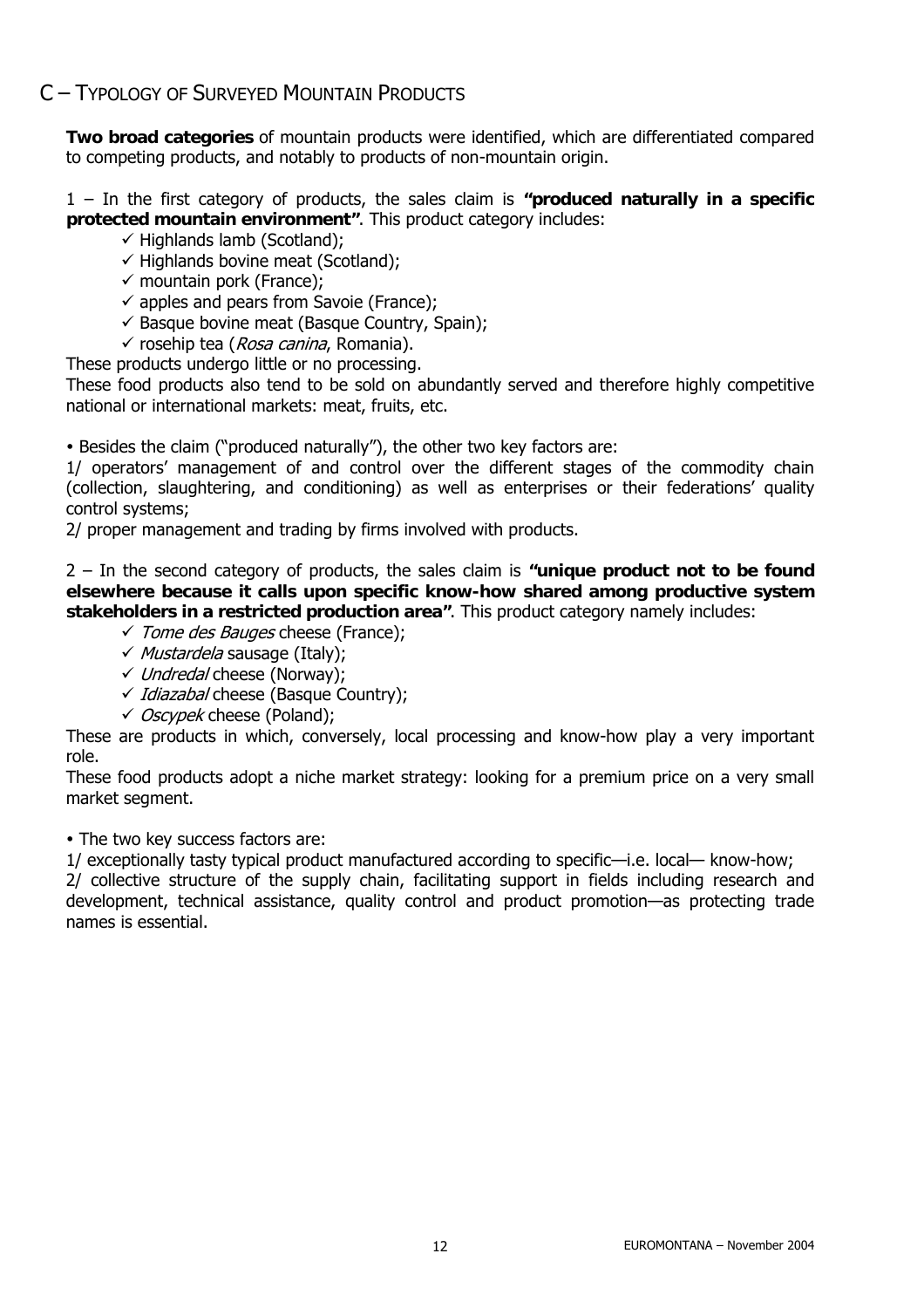## D – KEYS TO SUCCESS IN MOUNTAIN PRODUCT DEVELOPMENT INITIATIVES

In addition to product characteristics as such, the focus of this second survey also lay on initiatives of and resources invested by stakeholders.

The following notions featured prominently in development projects that arguably delivered value added for products:

| Product          |                    | $\Rightarrow$ Product quality relates to specific natural and environmental conditions    |  |  |  |  |
|------------------|--------------------|-------------------------------------------------------------------------------------------|--|--|--|--|
| characteristics  |                    | prevailing in production areas.                                                           |  |  |  |  |
| and connection   | ⇨                  | Products are deeply rooted in the history of individual production areas.                 |  |  |  |  |
| to mountain      | $\Rightarrow$      | In social and cultural terms, there are close ties between individual products            |  |  |  |  |
| areas            |                    | and production areas.                                                                     |  |  |  |  |
|                  | ⇨                  | Production is based on extensive utilisation of natural resources.                        |  |  |  |  |
|                  |                    | $\Rightarrow$ Stakeholders have set up an organisation whose double aim is to disseminate |  |  |  |  |
| Commodity        |                    | the know-how and technical knowledge associated with food products and                    |  |  |  |  |
| chain            |                    | deliver quality control.                                                                  |  |  |  |  |
| organisation     |                    | $\Rightarrow$ Stakeholders are united in a collective organisation acting in a variety of |  |  |  |  |
|                  |                    | fields including product name protection, technical advice, quality control,              |  |  |  |  |
|                  |                    | advertising, etc.                                                                         |  |  |  |  |
|                  | ⇨                  | Regional authorities provide economic support to cooperatives and other                   |  |  |  |  |
| Public and       | collective bodies. |                                                                                           |  |  |  |  |
| external support | ⇨                  | Regional authorities play a key role in initiating and building cooperatives and          |  |  |  |  |
|                  |                    | other collective bodies.                                                                  |  |  |  |  |

Other success factors frequently (but not systematically) quoted includes:

|                   |   | $\Rightarrow$ Products are very specific or manufactured using area-specific technology or |  |  |
|-------------------|---|--------------------------------------------------------------------------------------------|--|--|
| Intrinsic product |   | know-how.                                                                                  |  |  |
| characteristics   |   | $\Rightarrow$ Product identity rests on unique-i.e. purely local-plant or animal           |  |  |
|                   |   | species/breeds.                                                                            |  |  |
| Initiative taken  |   | $\Rightarrow$ Leveraging fairs and other events in and outside production areas for        |  |  |
| by the food       |   | marketing and sales purposes.                                                              |  |  |
| chain             | ⇨ | Use of specific, institutionally-controlled labels or EU labelling and quality             |  |  |
|                   |   | control systems.                                                                           |  |  |
| Public and        | ⇨ | Support from public or local authorities in:                                               |  |  |
| external support  |   | Deploying certification and quality control systems;                                       |  |  |
|                   |   | Delivering research and technological development.                                         |  |  |

Besides, the analysis of surveyed products reveals that success does not rest on individual product market shares of the local economy.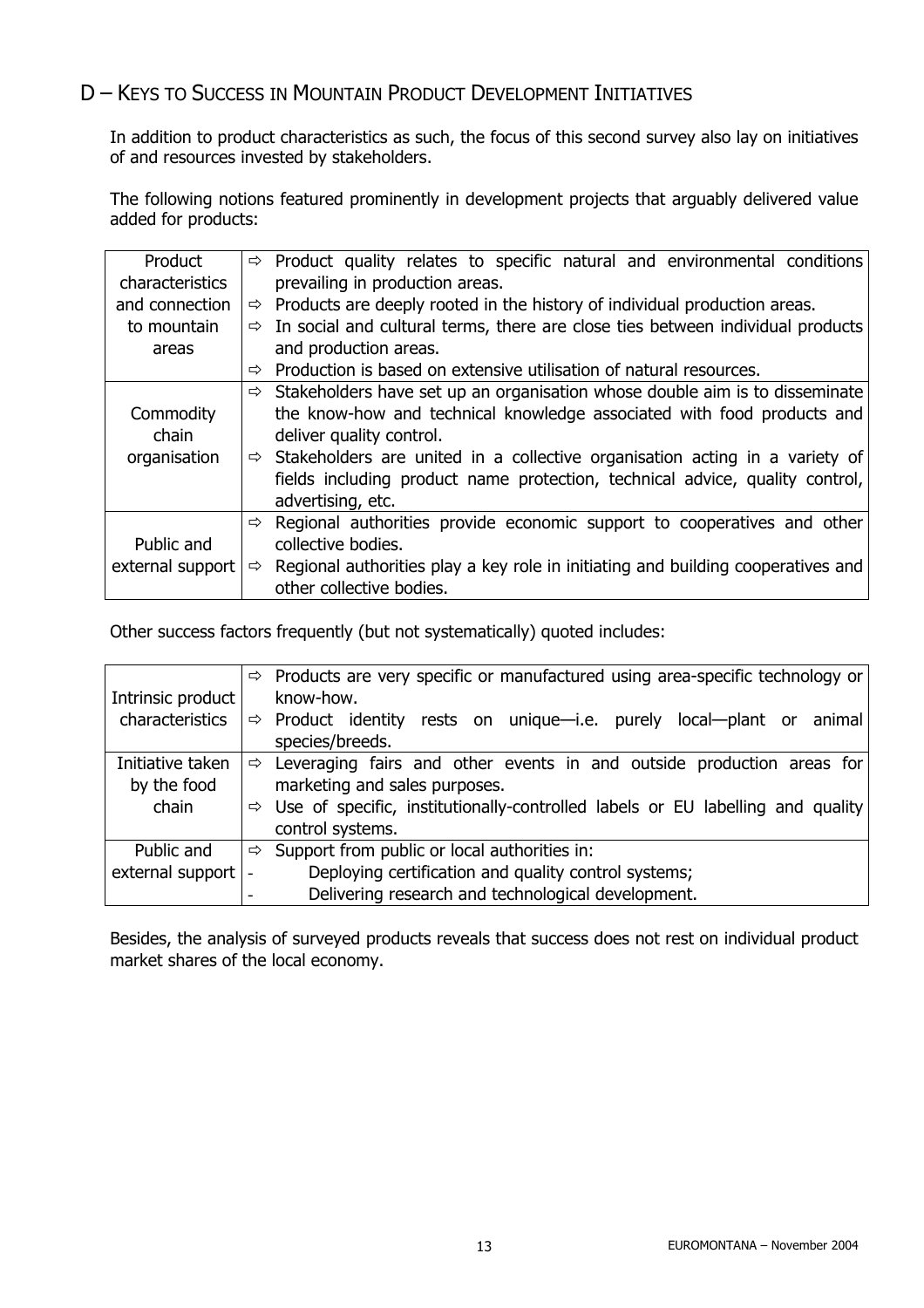In some cases only can success be explained mainly by the following factors:

|                                                                            | $\Rightarrow$ Traditional (i.e. "craft-like") dimension of production.                    |                                                                                         |  |  |  |
|----------------------------------------------------------------------------|-------------------------------------------------------------------------------------------|-----------------------------------------------------------------------------------------|--|--|--|
|                                                                            | $\Rightarrow$ Products manufactured in regional or national parks.<br>Intrinsic product   |                                                                                         |  |  |  |
| characteristics                                                            | $\Rightarrow$ Promoting a specific impact of products, for instance on sustainable        |                                                                                         |  |  |  |
| development and the preservation of the local environment, or on consumers |                                                                                           |                                                                                         |  |  |  |
|                                                                            | health.                                                                                   |                                                                                         |  |  |  |
|                                                                            |                                                                                           | $\Rightarrow$ Synergies with the tourism industry and direct sales to tourists, notably |  |  |  |
| through restaurants.                                                       |                                                                                           |                                                                                         |  |  |  |
| Trade                                                                      |                                                                                           | $\Rightarrow$ Strong local consumption.                                                 |  |  |  |
|                                                                            | $\Rightarrow$ The promotion of direct sales or sales through dedicated networks of points |                                                                                         |  |  |  |
| of sale.                                                                   |                                                                                           |                                                                                         |  |  |  |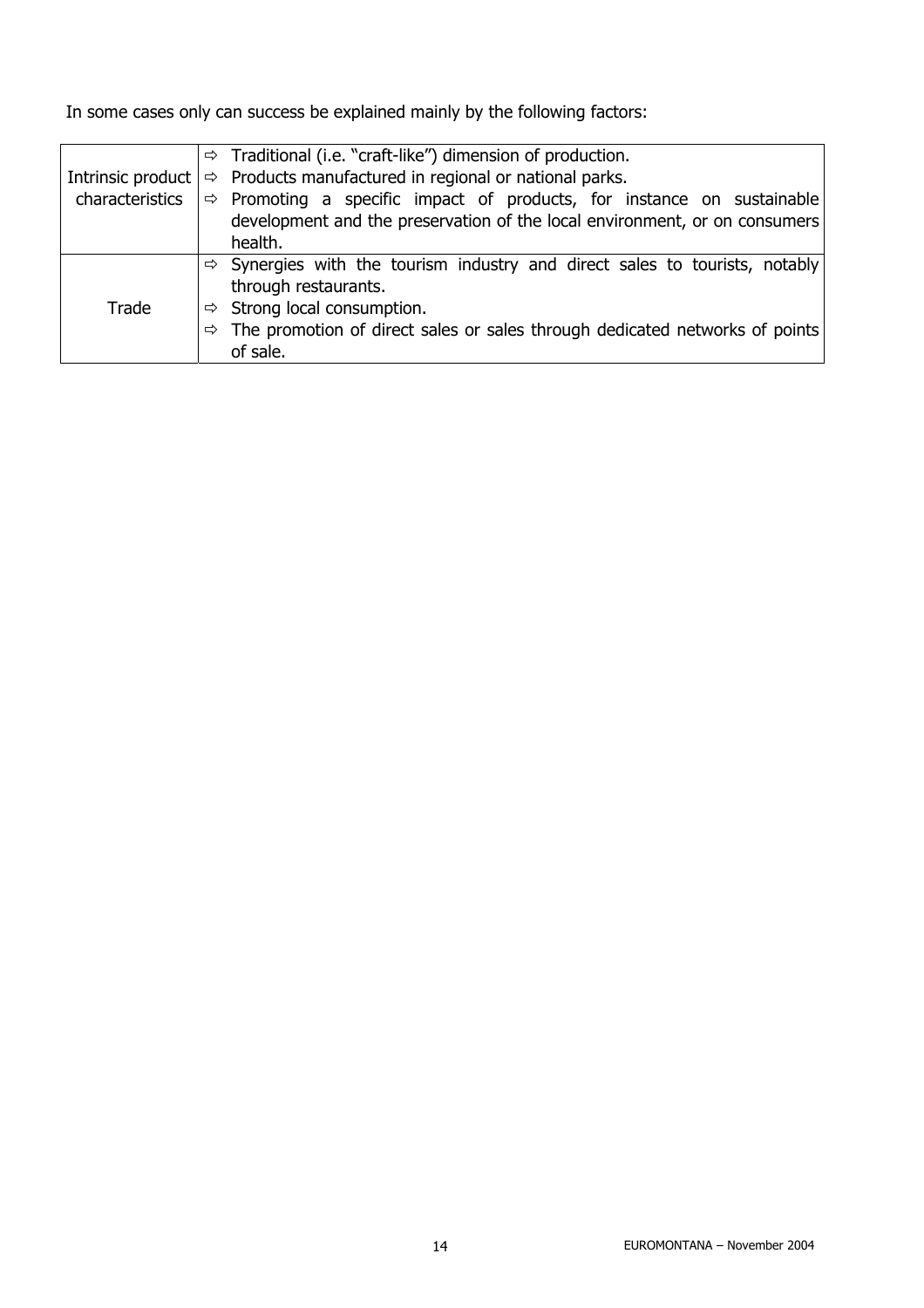## **III - EXISTING LEGISLATION AND EXAMPLES OF RELEVANT BRANDS FOR THE PROMOTION OF MOUNTAIN PRODUCTS Brief inventory**

The following inventory covers community and national (eight countries surveyed) as well as regional/provincial levels in decentralised countries (in which surveyed areas are situated). Quoted private brands are ones that are considered relevant for the project and mountain food product development in general.

#### **1/ Definitions of Mountain Areas in Europe**

- At Community level, it is Directive 75/268—adopted pursuant to Council Regulation 1257/1999 and transposed into national legislation by the different Member States—which in most cases provides the basis for national definitions in the field of agriculture.

- Next to this legislation, there are several national definitions applying in very specific contexts.

#### **2/ Specific Legislation on the Development of Mountain Areas and Their Agriculture**

- At Community level, based on zoning provisions under Council Regulation 1257/1999, EU Member States may make compensatory payments to mountain farmers. Most Member States with mountain areas do.

- At national level, only France (under the Mountain Law of 1985), Italy (under Law 1994/97) and Poland (Law of 21 January 1985) have included special provisions for mountain farming in national legislation as well as specific national support measures for mountain farmers.

#### **3/ Official Protection of the Term "Mountain"**

Such protection does not exist at community level and only 2 countries from the EU have passed legislation in this field: France and Italy. In France, identification refers to the origin and is available to all food products obtained AND processed AND packed in mountains. In Italy, the Decree of 30 December 2003, not been implemented yet, propose the access to "mountain denomination" to products protected by a P.D.O. or P.G.I. but part of the productive chain [production AND/OR processing] may be located outside mountain areas.

#### **4/ Procedures for Access to Community Protection**

In Italy, Greece and Spain, no certification under a national identification scheme is required prior to applying for P.D.O.s or P.G.I.s (European level). In Norway, P.D.O.s, P.G.I.s and T.S.G.s have only recently been mainstreamed into national legislation. In Poland, all national geographical identifications will have to apply for P.D.O.s and P.G.I.s in order to preserve geographical protection following the enlargement. In France only, access to P.D.O.s and P.G.I.s is subject to prior registration of food products under an official national quality certification scheme; access to OF (Organic Food) and T.S.G. identification is direct.

#### **5/ Official National or Regional Quality Schemes**

In Spain and Italy—decentralised countries—, official product identification schemes are registered at national level and individual autonomous regions have the right to develop their own regional application. Italy has set up a national register of "traditional products". Being a centralised State,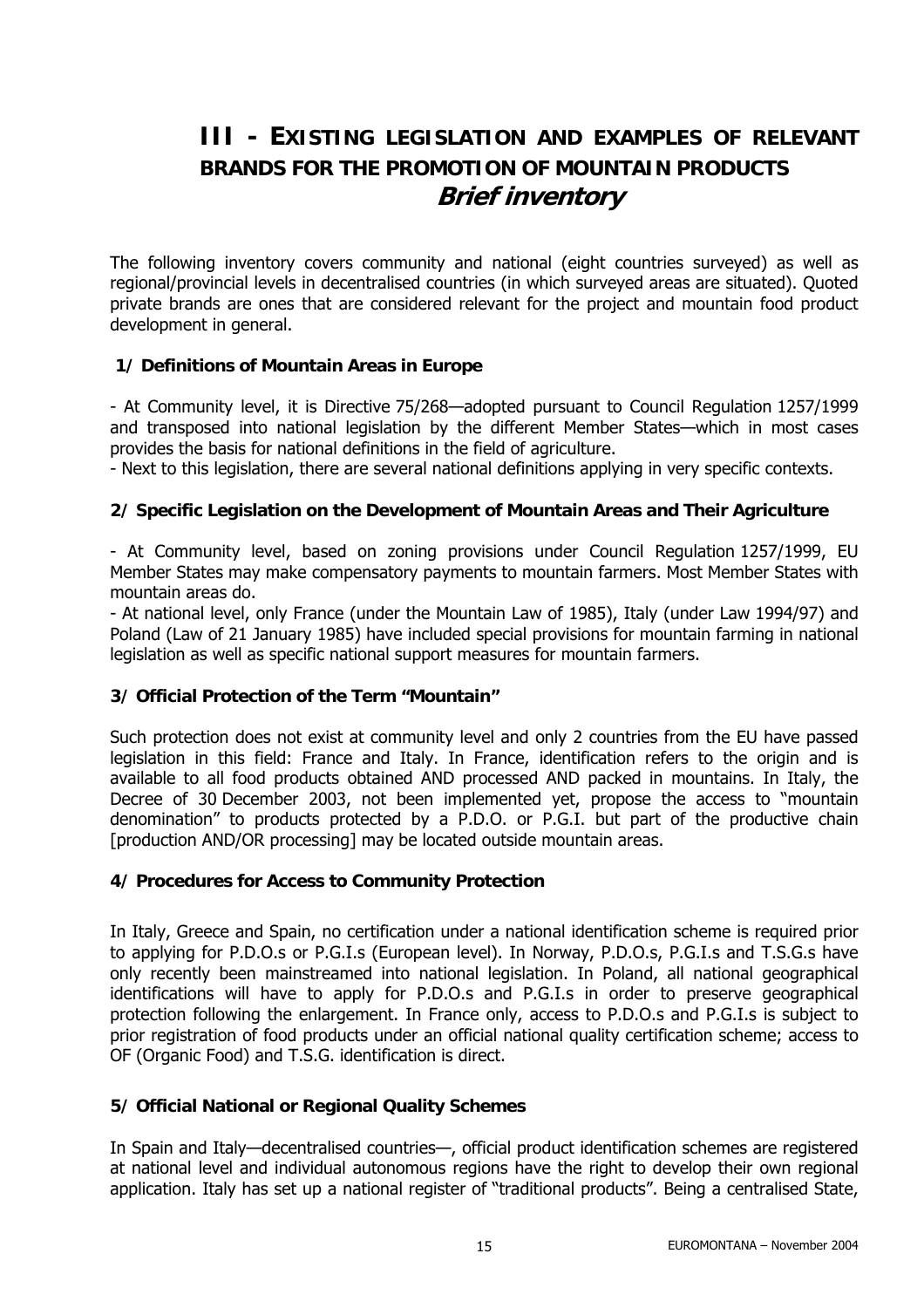France has four official national quality schemes. Conversely, Greece, Poland, Rumania, Norway and the UK have no experience with comparable legislation.

#### **6/ Collective Schemes Launched Jointly With or Recognised By Public Authorities**

Available cases of such collective schemes were initiated at provincial/regional or local level. They are mostly to be found in Italy and Spain. They often effectively integrate productive systems downstream and are geared toward communication and the emergence and conveyance of an image for entire regions.

#### **7/ Private Brands and Initiatives**

These are either individual or collective and are comparatively more heavily represented among surveyed mountain area products in Scotland and Norway.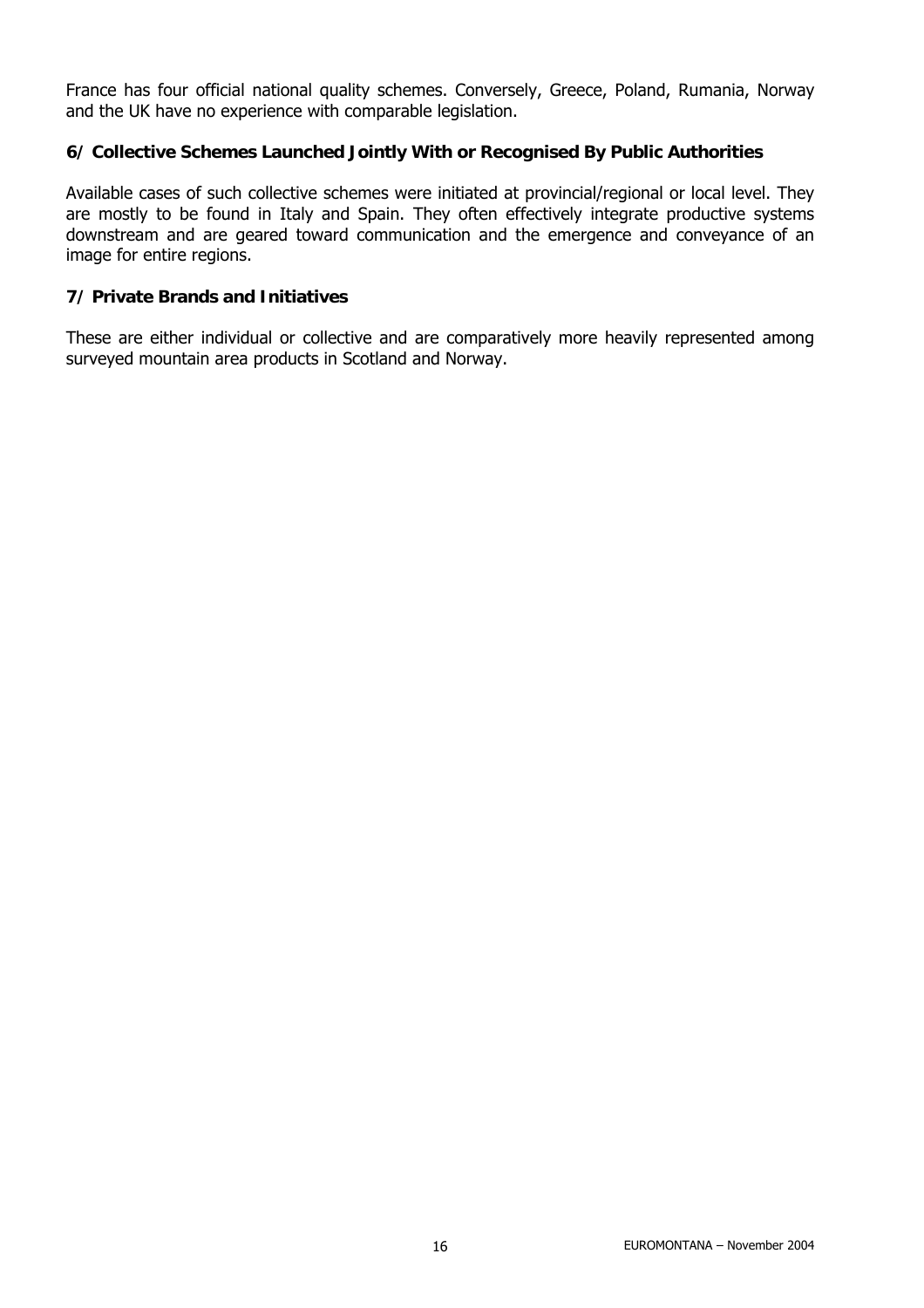## SUMMARY OF FINDINGS

## A - QUALITY OF MOUNTAIN FOOD PRODUCTS

The study programme states that the food products surveyed within the framework of the project have a set of specific features attributable to the mountain and local conditions prevailing in the different areas. The combination of the **intrinsic characteristics** (characteristics attributable to the products and measurable) varies depending of the product. Examples of such features worth noting are specific tastes, firmer textures and particular nutritional value as well as reduce incidences of stress and disease.

The source of the apparent complexity and diversity of intrinsic mountain product quality features revealed by the survey is twofold:

- **the mountain environment and its natural resources**, with its varied altitude, climate and gradient (low temperature variation and high oxygen contents of water, the effect of temperature variation between nights and days, lushness and density of pastures, fresh air, rich and specific flora, etc.); such relationships were apparent in 80% of the cases (gathering further scientific evidences of these would be desirable); and
- **human production and processing practices** adapted to mountain conditions and constraints (selection of suitable breeds and varieties reflecting environmental requirements, extensive use of farmland, feeding based on local natural resources, husbandry and farming practices that adjust to seasonal change, pastoralism, traditional processing methods, use of local resources—including wood—, etc.).

The links between these two aspects and the products appear to be the number one key to success in the development and the adding of value to mountain products.

The survey further reveals that while intrinsic quality is the main point of entry into the project, it is not the only dimension of quality which mountain products can—and indeed should—leverage. Farming practices in these comparatively harsher environments do have positive effects on the territory (in terms of multifunctionality). This probably means that it is the combination of extrinsic characteristics and intrinsic quality which produces the set of values that provides the foundation of the "mountain" identity.

#### B - PRODUCT ORIGIN AND PROCESSING

The majority (59%) of surveyed products are wholly sourced and processed in mountain areas. Only eight out of the 122 products (i.e. 6%) are processed either outside mountain areas or from raw materials obtained outside them. Finally, 35% of sample products are obtained and/or processed both within and outside mountain areas (either due to the fact that some of the farms or processing units manufacturing individual products are located outside mountain areas or because of the practice of transhumance).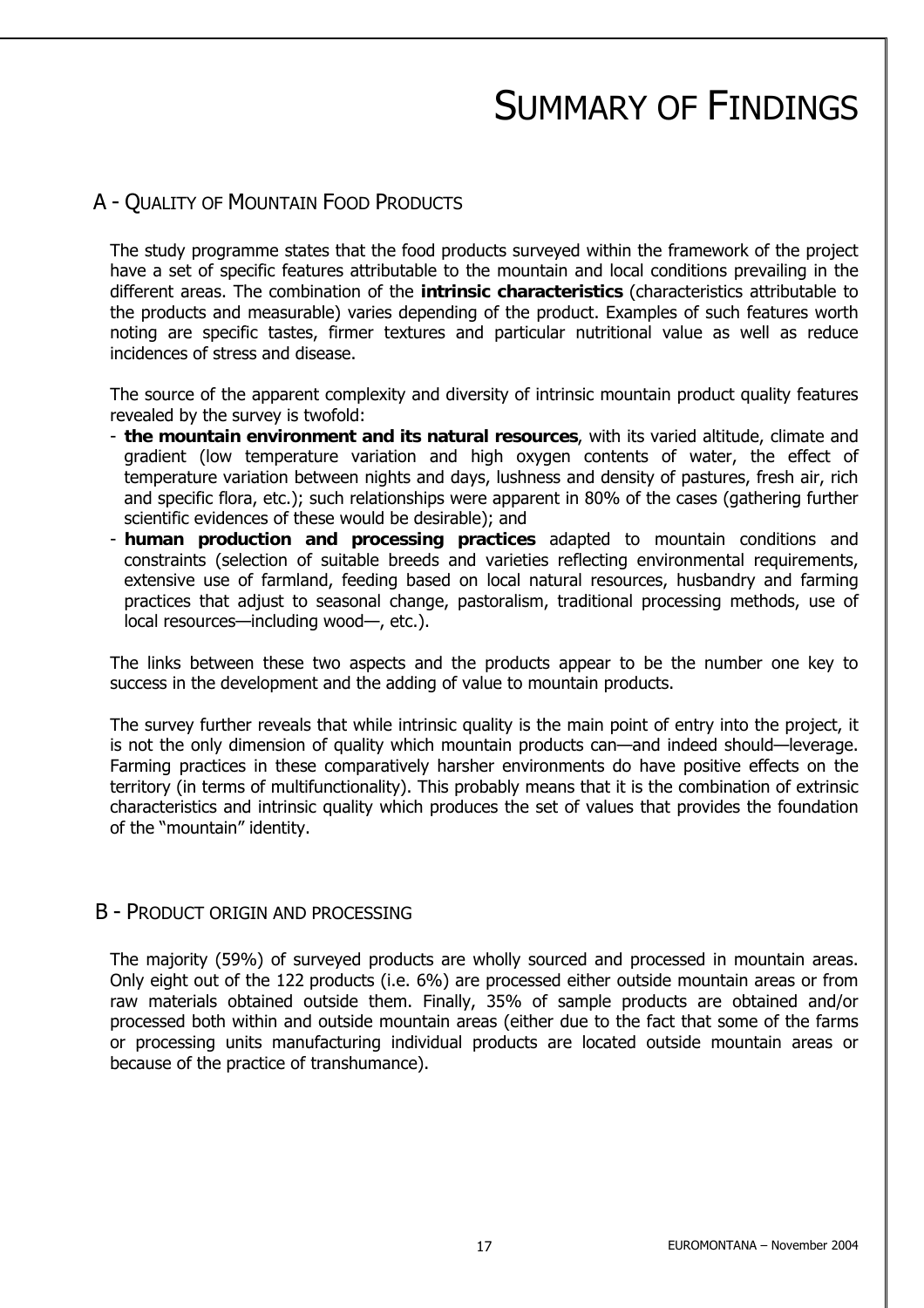## C - STRATEGIES TO ORGANISE AND LEVERAGE PRODUCTIVE SYSTEMS

Analysis reveals two broad categories of products seeking differentiation from competition notably products not originating in mountain areas:

- products whose sales claim to consumers is **"produced naturally in a specific protected environment"**, which are often unprocessed or lightly processes products marketed in a highly competitive market. Success factors in this case relate to operators' mastery of, and control over, the productive system, the effectiveness of quality control schemes, efficient management and marketing.
- products whose sales claim to consumers is **"unique product, specific know-how shared among productive system stakeholders in a restricted production area"**, resting on niche market strategies. Key success factors include product typicality resulting from specific know-how and the organisation of the productive system into collective structures supporting improvements arising from research and development, technical advice, quality control and product advocacy.

On the other hand, the following three criteria were identified as being systematically present in surveyed products and arguably contributing very substantially to success in the development of mountain schemes:

- y **the general features** of products and the "legitimacy" of their production in the mountain areas (related to environmental and natural conditions, to the history and tradition, to the close links with social and cultural fabrics, to practices relying on extensive uses of natural resources);
- y **the mobilisation of stakeholders to set up bodies** to promote the dissemination of knowhow and knowledge, facilitate quality management, unite and motivate operators into acting in different fields including quality, research, commercial development, communication, advertising… or the development of Community-wide certification schemes; these support chains, often shorter, place the producers and processors at the core of the initiative and its control and therefore give them a sense of responsibility;
- y **support and assistance to projects** by public authorities—especially at development and start-up—with both financial support for collective organisations (material and immaterial investment) and technical assistance with the deployment of specific schemes.

While markets and distribution chains for these products vary in size, continued predominance of comparatively short chains—based on local consumption, direct sales (leveraging an influx of tourists in some mountain areas) and in some cases even self-consumption—is in evidence in certain countries. Mountain products distributed on national or international markets are mostly sold by specific private brands or protected by official Community denominations. Small farms are still well represented in the fabric of the farming sector in mountain areas.

This study highlighted that it is not possible to address the issue of the development of mountain food products with only one approach. The conditions vary considerably from one region to another.

## D - IDENTIFICATION, PROMOTION AND COMMUNICATION STRATEGIES

There is a wide variation in the marketing communication in relation to mountain food products.

On the whole, Community denominations (P.D.O., P.G.I., O.F.) are comparatively underrepresented, but this is against a highly variegated background of surveyed areas and productive systems. All in all, organic farming quality marks are little used in some countries, though certain products could potentially meet certification requirements.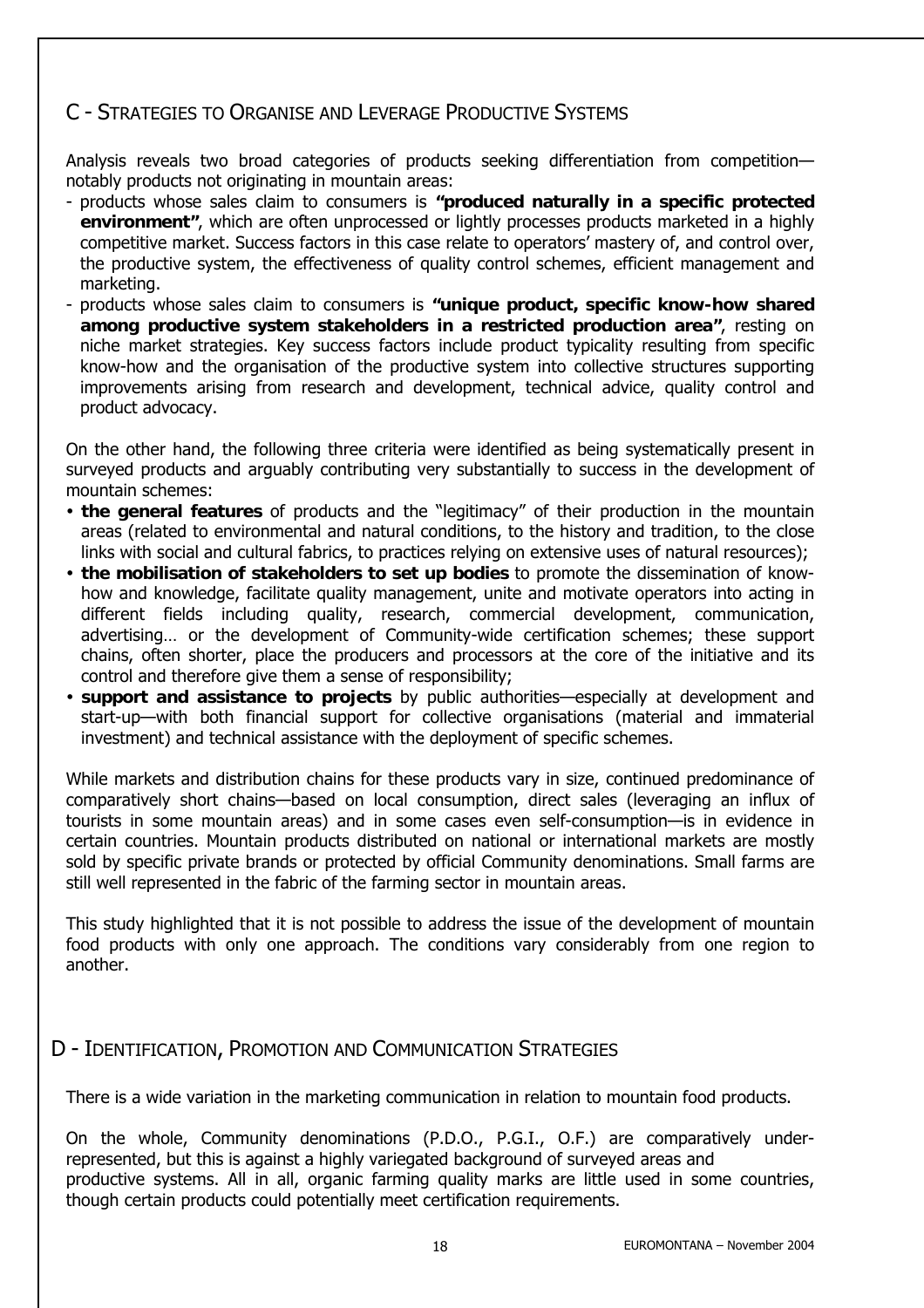However, private certification and umbrella marks operated at regional level with the backing of local authorities provide considerable support downstream of productive systems (on aspects including promotion, communication and sometimes even retail strategies). These schemes are often relevant at the level of individual regions and have comparatively strong unifying potential.

In Poland and Romania, where public or private product identification schemes exist, they are few and often relate to products sold unpacked as part of short chains.

It is worth mentioning however that within the sample of surveyed products, while the generic term "mountain" is seldom used, some regions indirectly make reference to mountains through the association of their territory with the mountain environment.

## E - PUBLIC SCHEMES IN FAVOUR OF THE SPECIFIC IDENTIFICATION OF MOUNTAIN FOOD **PRODUCTS**

Two public schemes have been found respectively in France and Italy that seek to identify mountain products. However, they lack homogeneity and no formal quality policy has been adopted to supervise the use of the term "mountain". Nothing has been developed at the European level.

## F - CONSUMERS

It is apparent from contacts with consumer organisations that no consumer survey of mountain products has to date been conducted at either national or regional levels. However, a number of consumer organisations contacted through BEUC (the European Bureau of Consumer Unions) have indicated a willingness to further investigate this issue.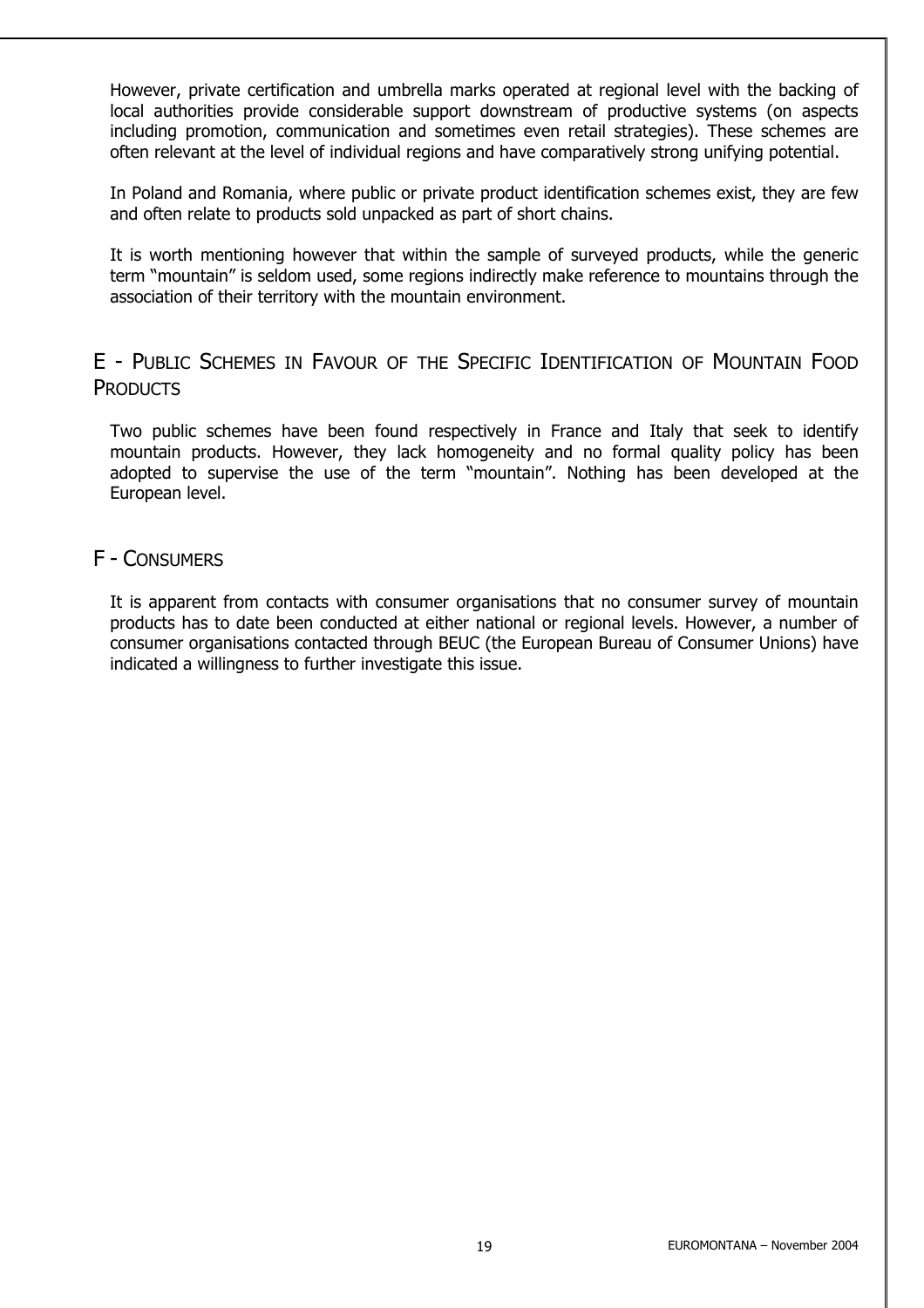# OUTPUTS OF THE PROJECT

## A - THE EUROPEAN INFORMATION WEBSITE ON MOUNTAIN PRODUCTS

Address: www.mountainproducts-europe.org

#### **1/ Background**

Mountains and their agri-food products attract growing attention and many regional, national and transnational projects, research efforts and surveys are being undertaken in Europe. While networks and co-ordinated initiatives may exist within individual mountain massifs or regions, there is unfortunately a lack of exchange of information among these at European level.

#### **2/ Website and User Characterisation**

The different discussions held as part of the project have provided the general framework for the development of this website dedicated to the exchange of information about and cooperation on mountain food products. **The objectives** are to stimulate initiative and creativeness among mountain area stakeholders and to improve efficiency and effectiveness in handling issues shared by European mountain areas. To this end, **a number of proposals** were made, including:

- to disseminate the overall data and results from the project on mountain quality product (named on the website, project 2002-2004)

- to provide access to a European network of experts, practitioners, researchers, technicians and political players;

- to facilitate and promote cooperation by identifying dedicated conferences, seminars and workshops as well as regional, national or European projects and innovative schemes;

- to provide information on state-of-the-art research, relating in particular to regional/local agrofood production systems and their close link with mountain areas and environments.

While the target audiences of this website are essentially professionals (scientists, development practitioners, businesspersons and professional agents of non-governmental organisations), it is accessible to all internet users.

## B - THE EUROPEAN CHARTER FOR MOUNTAIN QUALITY PRODUCTS

#### **1/ Background**

It is possible to draw several conclusions about mountain products in Europe:

1/ The vast majority of EU Member State lack a definition of "mountain products" and where they exist (France and Italy), such definitions are unfortunately inconsistent.

2/ In a sense, a promise is made to consumers whenever the term "mountain" is used in association with a food product. Consumer expectations should not be frustrated, and they are currently high, as consumers have a largely positive bias towards the term "mountain".

3/ Mountain area food and food products cost more in terms of both production and distribution. It is therefore essential, within the present economic context, to create additional value added for mountain production.

4/ Farming contributes to the preservation and development of mountain area heritage in terms of biology, the environment, culture, landscape, traditions, etc.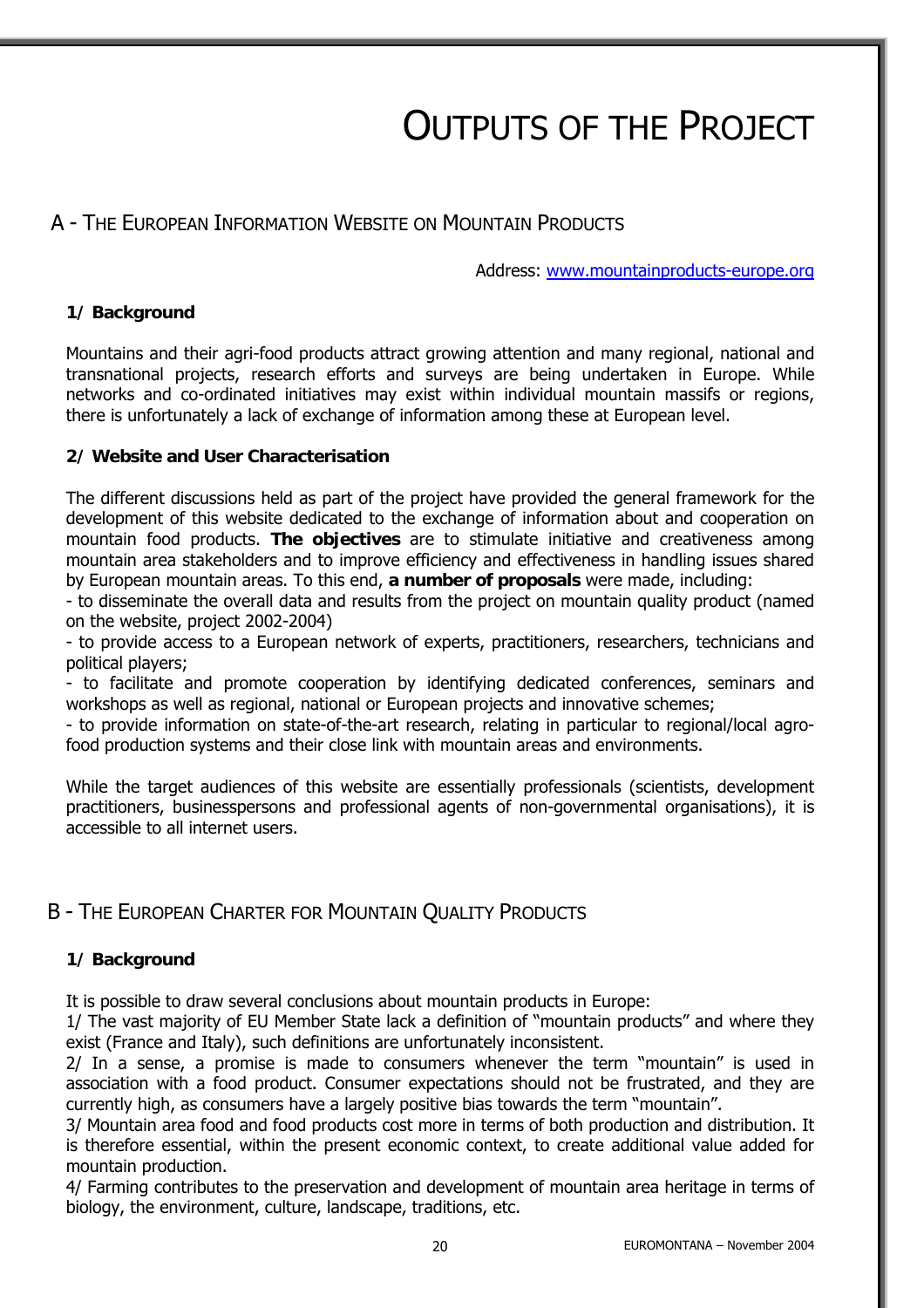#### **2/ Draft for a Political European Charter for Mountain Quality Food Products**

Early in its work and as a complement to its surveys, the project Steering Committee expressed a desire to consider drawing up a European Charter for Mountain Products. In both the short and long terms, such a Charter would provide a policy tool to bring national and local situations in Europe closer together and create synergies between them, and should serve the development of mountain products according to the principles it specifies.

This charter is not a "product" charter and aims in the first place to become a reference system in Europe about mountain products and their value for producers, consumers and society.

When it was presented at the Final Conference in Cordoba in June 2004, the Charter—along with its principles—met with unanimous support from the participants.

#### **3/ Charter Contents**

The Charter contains several sections, i.e.:

- preamble,
- objectives,
- recitals,
- principles, which the Charter is intended to promote compliance with (five principles),
- list of signatories.

The five essential principles are:

1/ raw materials must originate from mountain areas;

2/ processing must take place in mountain areas;

3/ production must mainstream social, environmental and health concerns;

4/ production must contribute to the preservation and development of mountain area biodiversity and heritage;

5/ producers must provide assurances of permanent transparency in consumer information.

## C - PROPOSALS

#### **1/ Policy proposals**

Following the present study, the programme Steering Committee recommends:

- Initiation of a discussion at European level (including the EU and candidate countries as well as Switzerland, Norway, etc.) on the identification and promotion of mountain products with a view to coherence and a genuine commitment by national and/or Community authorities to develop legislation. In the longer run, there is a need to consider Community recognition of "mountain" as a separate denomination supported by a framework for the sustainable development of mountain areas;
- Communication on and advocacy of the "European Charter of Mountain Quality Products", a first draft of which was submitted by the Steering Committee and will be supported by Euromontana. The existence of this political Charter should facilitate a European discussion, rally practitioners around a set of shared "mountain" values and lead to political commitments at different levels;
- Adaptation, pending progress on the creation of a European regulation of the "European Charter of Mountain Quality Products" through a "product" charter, that is to say applicable by enterprises wishing to indicate and communicate through their food products on their commitment and to the values of the policy charter;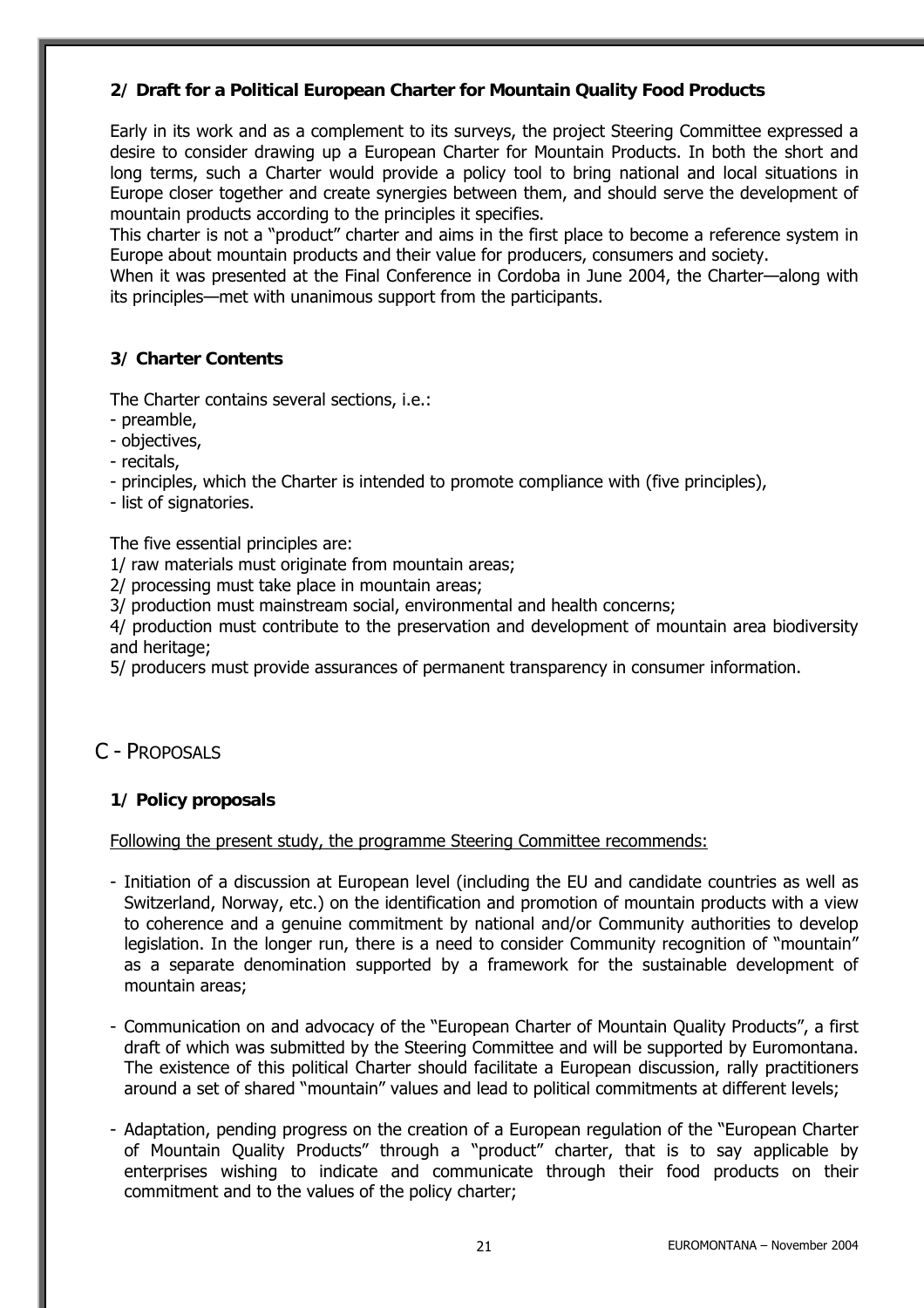- Strengthening of financial support to mountain farms food enterprises with the aim of establishing official Community denominations and achieving more homogeneous access to such denominations among Member States;
- Enhancement of specific support and supervision available to small mountain farms and production units in order to mediate their necessary progressive adaptation to changing food production and processing legislation;
- Promotion and support of federative projects initiated by mountain area producers and food enterprises with the dual aim of drawing up joint quality and distribution development schemes and organising themselves in order to access efficient advice and communication.
- Development and deployment of schemes in both the new EU Member States and candidate countries to preserve the uniqueness of the mountain land and pastures at existing levels in the face of the grave danger represented by the conversion of these economies to free market principles;

#### **2/ Scientific and technical proposals**

In order to further the study of mountain food products in Europe initiated as part of the present project, the Steering Committee identified the following avenues:

- strengthening of knowledge on the "links" between mountain conditions and the intrinsic characteristics of food products from these regions, and also the relations between mountain products and their territory, particularly from the point of view of the "positive externalities" of these products in terms of landscape, the rural economy and the environment as well as the preservation of know-how, cultural heritage, local breeds, etc.;
- European Consumers' perception and interest of mountain products and the perspective of examining different types of possible unifying communication strategies;
- Community-wide identification of mountain areas, with the proviso that it must be more relevant to consumers of mountain products in Europe, than the one that could be provided at the present time (regulation CE 1257/99) that addresses the issue of compensation benefit within the framework of agricultural supports.

#### The steering committee also solicits:

- the focusing of some future priorities of Community research programme on the specific topic of mountain and food products in order to promote economically sustainable development and a quality of life in those territories.

#### **Proposals in Terms of Cooperation and Exchange**

In view of the importance of open-mindedness and exchange among practitioners when it comes to promoting the emergence of policy and private initiatives relating to mountain products, the Steering Committee recommends:

- the facilitation and support of the emergence of a single web-based information network, which tool has been developed by Euromontana and to disseminate the latest news about miscellaneous mountain food production policies, events and science in Europe;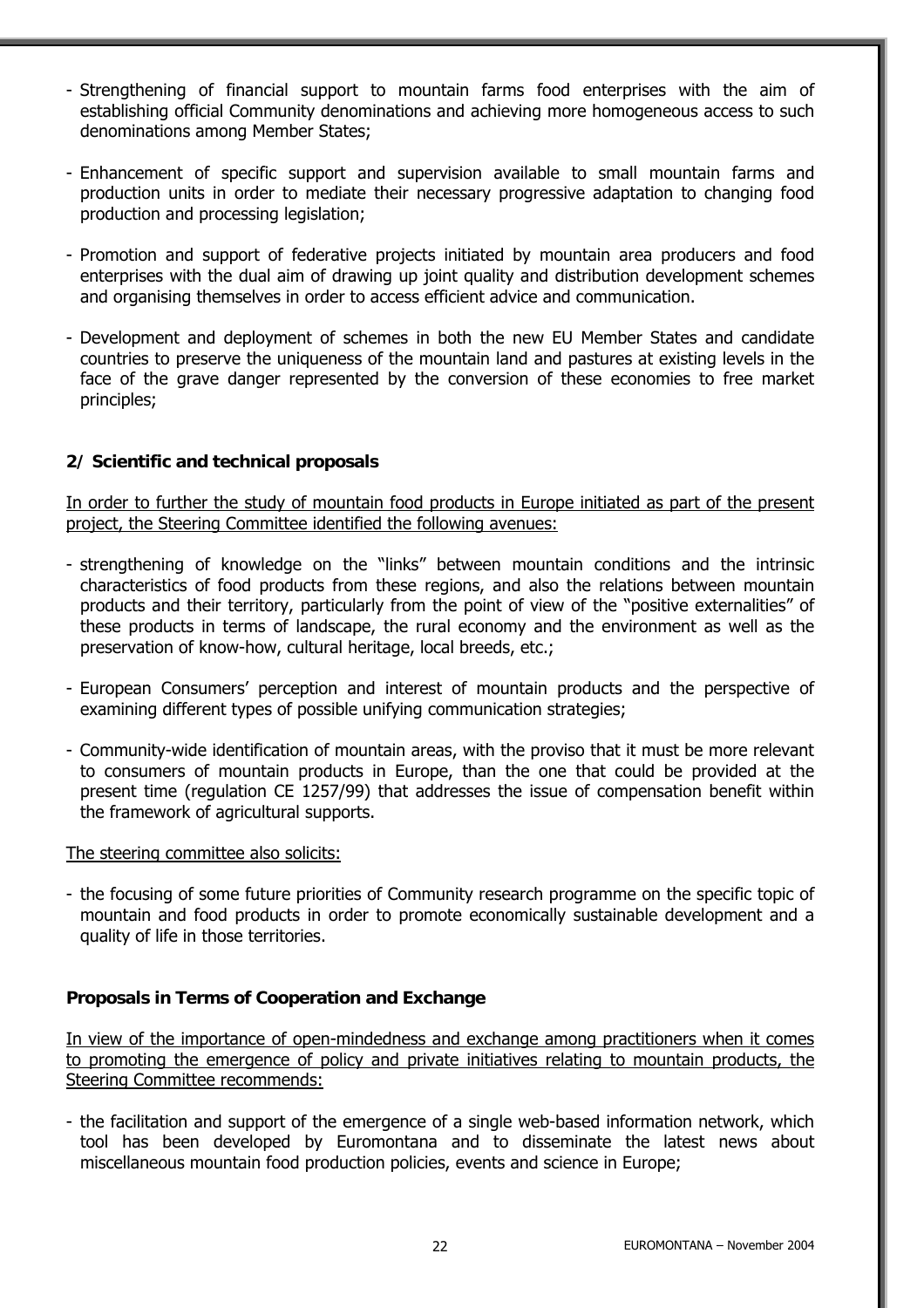- the support of the dissemination of information about mountain products in as many different languages as possible of countries with mountain areas for the purpose of making this information available directly in mountain areas (in particular on Euromontana Website on mountain products);
- the encouragement and promotion of the organisation of scientific and technical gatherings of practitioners in Europe, addressing specific themes in connection with mountain food products;
- the encouragement and favouring of the carrying out of study visits and thematic exchanges by practitioners in European mountain areas and also the development of financial frameworks for their preparation. The topics addressed should focus on the entirety of food chain (from production to trading) and all the professionals from the supply-chain.

## D - PUBLICATIONS

The data collections and analyses conducted within the framework of the project lead to the following publications:

- Mountain Food Products in Europe: Case studies describing 18 initiatives within the framework of the European project – English – Report  $4$  – Publication  $1$  – Project: Mountain Quality Products– Vth RTD Framework Programme, European Commission – EUROMONTANA – February 2004 – 197 p.

- Mountain Food Products in Europe: Existing legislation and examples of relevant brands for their promotion – English and French – Report 5 – Publication 2 – Project: Mountain Quality Products– Vth RTD Framework Programme, European Commission – EUROMONTANA – September 2004 – 78 p.

- Mountain Food Products in Europe: Results, conclusions and outputs of the project – English, French, Spanish, Italian, Greek, Rumanian, Polish and Norwegian – Report 6 and 7 – Publication 3 – Project: Mountain Quality Products– Vth RTD Framework Programme, European Commission – EUROMONTANA – November 2004 - 26p.

- Mountain Food Products in Europe: Presentation of the information Website www.mountainproducts-europe.org - English and French - CD-Rom - Project: Mountain Quality Products– Vth RTD Framework Programme, European Commission – EUROMONTANA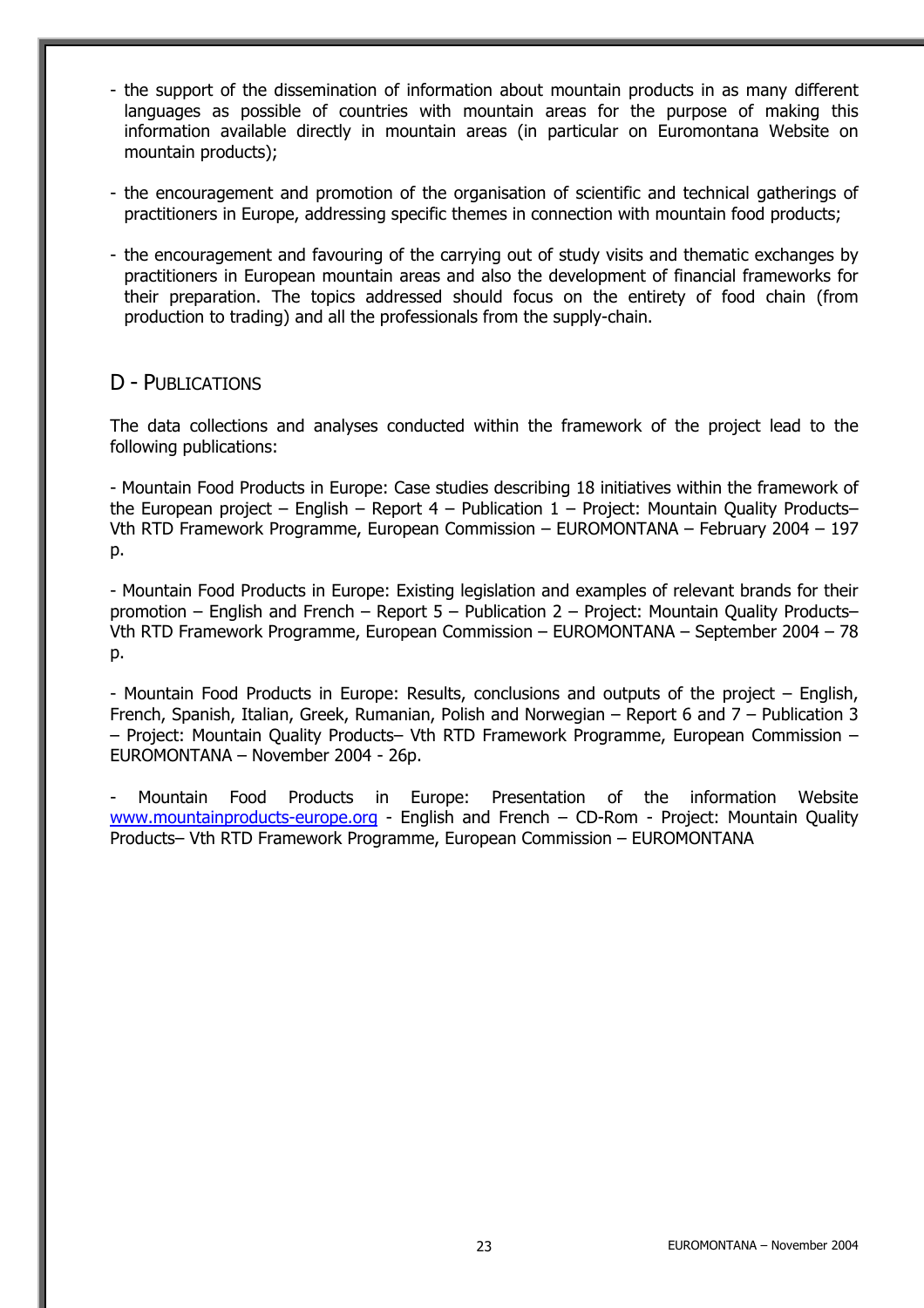



## MOUNTAIN QUALITY PRODUCTS IN EUROPE:

LISTS OF THE AREAS AND PRODUCTS FROM THE STUDY

#### **1/ List of the 10 Territorial Relay**

| <b>Internal</b><br>number | Name of the partner organisation              | <b>Country</b> | <b>Study areas</b>             | <b>Study</b><br>products |
|---------------------------|-----------------------------------------------|----------------|--------------------------------|--------------------------|
| 03                        | SUACI Montagne Alpes du Nord                  | France         | Northern Alps (the Savoie)     | 21                       |
| 06                        | Province of Turin                             | Italy          | Occidental Alps                | 21                       |
| 07                        | Centre Méditerranéen de l'Environnement       | Greece         | Pindos and Cholomondas Regions | 6                        |
| 08                        | Fundatia pentru Promovarea Agriculturii si    | Rumania        | <b>Oriental Carpathes</b>      | 15                       |
|                           | Economiei Alimentare (FAER)                   |                |                                |                          |
| 09                        | CIFA cordoba y Sevilla                        | Spain          | 3 areas in Andalusia           | 9                        |
| 10                        | Western Norway Research Institute             | Norway         | Sogn Region                    | 13                       |
| 11                        | <b>IKT SA</b>                                 | Spain          | <b>Basque Country</b>          | 8                        |
| 13                        | Agenzia per la Garanzia della Qualita in      | Italy          | Province of Trento             | 17                       |
|                           | Agricoltura                                   |                |                                |                          |
| 14                        | KPPZ AR - University of Agriculture of Cracow | Poland         | Tatras mountain                | 5                        |
| 15                        | Highland and Island Enterprise                | U.K.           | Highlands of Scotland          |                          |

#### **2/ List of the 97 products (on the 122) on which the qualitative study has been conducted**

|              | <b>Partners</b> | <b>Products type</b> | <b>Products code</b>              | <b>Products name</b>                                               |
|--------------|-----------------|----------------------|-----------------------------------|--------------------------------------------------------------------|
| $\mathbf{1}$ | 3 - SUACI       | 1 - Animal origin    | 15 - beef meat                    | Viande "Saveurs des pâturages" / meat "tastes<br>of pastures"      |
| 2            | 3 - SUACI       | 1 - Animal origin    | 16 - lamb meat                    | Viande "Agneaux d'alpage" / lamb meat from<br>mountain pasture     |
| 3            | 3 - SUACI       | 1 - Animal origin    | 17 - beef meat                    | Viande du Beaufortain / meat of Beaufortain                        |
| 4            | 3 - SUACI       | 1 - Animal origin    | $18 - \text{beef}$ and lamb meat  | Viande de Maurienne / meat of Maurienne                            |
| 5            | 3 - SUACI       | 1 - Animal origin    | $19 -$ honey                      | Miel de Savoie / Savoy honey                                       |
| 6            | 3 - SUACI       | 2 - Vegetal origin   | 14 - Apples and pears             | Pommes et poires de Savoie / apples and<br>pears of Savoy          |
| 7            | 3 - SUACI       | 3 - foodstuff        | 1 - reblochon cheese              | Reblochon                                                          |
| 8            | 3 - SUACI       | 3 - foodstuff        | 10 - tamié cheese                 | Tamié                                                              |
| 9            | 3 - SUACI       | 3 - foodstuff        | $11 -$ cider                      | Cidre de Savoie / Cider of Savoy                                   |
| 10           | 3 - SUACI       | 3 - foodstuff        | $12 - dry$ ham                    | Jambon sec de Savoie / Savoy ham                                   |
| 11           | 3 - SUACI       | 3 - foodstuff        | 13 - dry saussage                 | Saucisson sec de Savoie / Savoy sausage                            |
| 12           | 3 - SUACI       | 3 - foodstuff        | 2 - beaufort cheese               | Beaufort                                                           |
| 13           | 3 - SUACI       | 3 - foodstuff        | $20 - b$ ier                      | Bières de la Brasserie des Cimes / beers of<br>the Summits Brewery |
| 14           | 3 - SUACI       | 3 - foodstuff        | $21 -$ wine                       | Vins de Savoie / Savoy wines                                       |
| 15           | 3 - SUACI       | 3 - foodstuff        | 3 - Abondance cheese              | Abondance                                                          |
| 16           | 3 - SUACI       | 3 - foodstuff        | 4 - chevrotin cheese              | Chevrotin                                                          |
| 17           | 3 - SUACI       | 3 - foodstuff        | 5 - tome des bauges cheese        | Tome des Bauges                                                    |
| 18           | 3 - SUACI       | 3 - foodstuff        | 6 - tomme de savoy cheese         | Tomme de Savoie / Tomme of Savoy                                   |
| 19           | 3 - SUACI       | 3 - foodstuff        | 7 - emmental de savoy cheese      | Emmental de Savoie / Emmental of Savoy                             |
| 20           | 3 - SUACI       | 3 - foodstuff        | 8 - chevraillon des savoie cheese | Chèvraillon des Savoie / Chèvraillon of Savoy                      |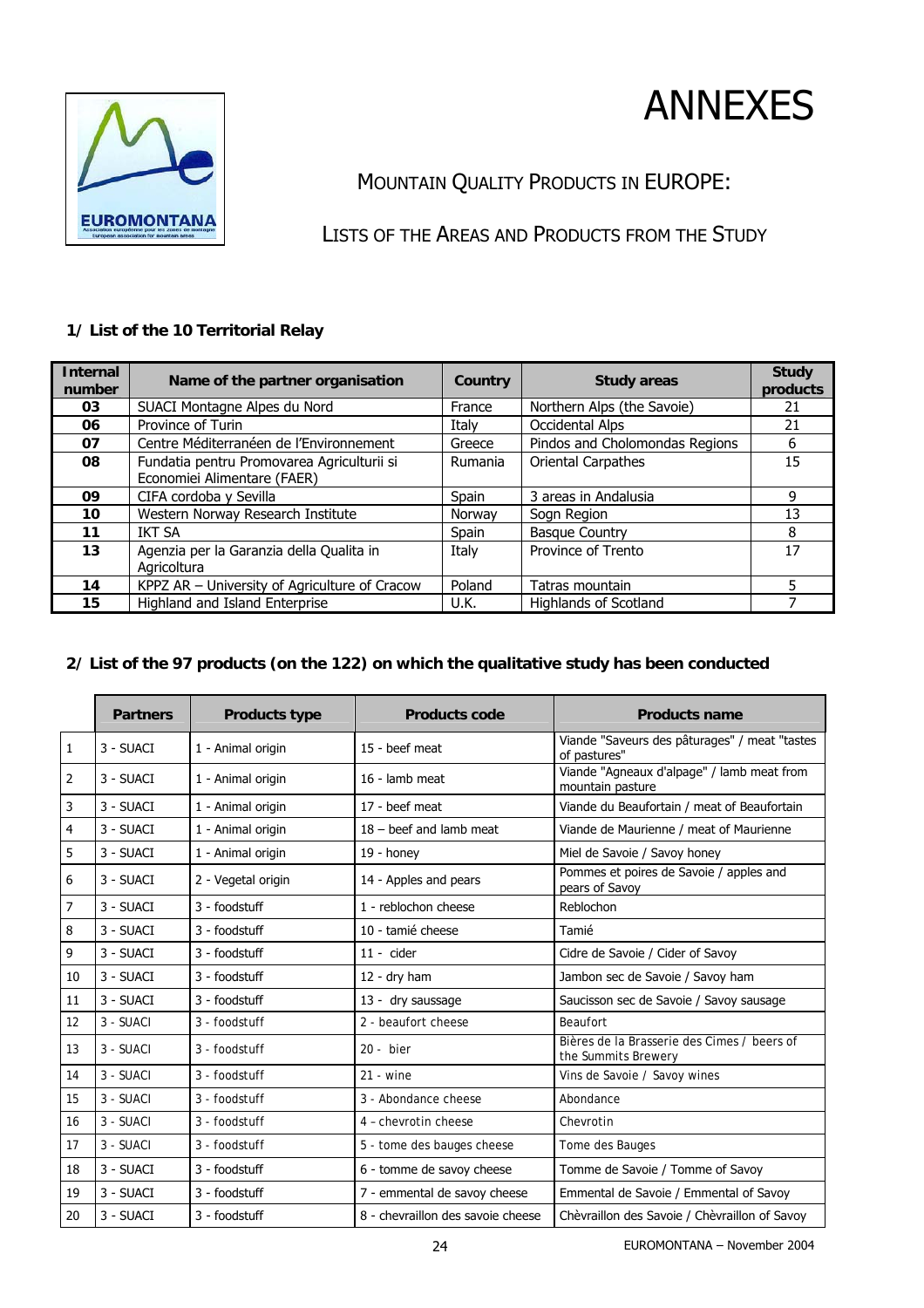|    | <b>Partners</b> | <b>Products type</b> | <b>Products code</b>                     | <b>Products name</b>                                                |
|----|-----------------|----------------------|------------------------------------------|---------------------------------------------------------------------|
| 21 | 3 - SUACI       | 3 - foodstuff        | 9 - tomme de chèvre des savoie<br>cheese | Tomme de chèvres des Savoie / goat cheese of<br>Savoy               |
| 22 | 6 - Turin       | 2 - vegetal origin   | VE1 - Chestnuts from Susa Valley         | Marrone della Val di Susa                                           |
| 23 | 6 - Turin       | 2 - vegetal origin   | VE2 - Chestnuts from Pellice<br>Valley   | Marrone della Val Pellice                                           |
| 24 | $6 - Turin$     | 2 - vegetal origin   | VE3 - Old apples                         | Antiche Mele Piemontesi                                             |
| 25 | 6 - Turin       | 3 - foodstuff        | $LC1 - Ricotta$                          | Saras del Fen                                                       |
| 26 | 6 - Turin       | 3 - foodstuff        | $LC2 - Toma$                             | Toma del lait brusc                                                 |
| 27 | $6 - Turin$     | 3 - foodstuff        | LC3 - fresh cheese                       | Tuma 'd Trausela                                                    |
| 28 | $6 - Turin$     | 3 - foodstuff        | $LC4$ – tomme cheese                     | Toma di Lanzo                                                       |
| 29 | 6 - Turin       | 3 - foodstuff        | LC5 - Cheese from cow and goat           | Cevrin di Coazze                                                    |
| 30 | 6 - Turin       | 3 - foodstuff        | $LC6 -$ Cheese                           | Murianengo                                                          |
| 31 | 6 - Turin       | 3 - foodstuff        | LC7 - Cheese with red rind               | Fromaggio a crosta rossa / Cheese with red<br>rind                  |
| 32 | 6 - Turin       | $3 -$ foodstuff      | TV3 - Wine Canavese                      | Canavese                                                            |
| 33 | 6 - Turin       | $3 -$ foodstuff      | TV4 - Wine canavese                      | Carema                                                              |
| 34 | 6 - Turin       | $3 -$ foodstuff      | TV5 - Wine Pinerolese                    | Pinerolese                                                          |
| 35 | 6 - Turin       | 3 - foodstuff        | OPF - Pastry                             | Focaccia di Susa                                                    |
| 36 | 6 - Turin       | 3 - foodstuff        | TV2 - Wine Caluso                        | Caluso o Erbaluce di Caluso                                         |
| 37 | $7 - CME$       | 1 - Animal origin    | P1 - Trout                               | $p$ estrofa = trout                                                 |
| 38 | $7 - CME$       | 2 - vegetal origin   | K <sub>2</sub> - Saffron                 | krokos= saffron                                                     |
| 39 | $7 - CME$       | 3 - Foodstuff        | K1 - Katiki cheese                       | Katiki Domokou = Katiki from Domokos                                |
| 40 | $7 - CME$       | 3 - Foodstuff        | P2 - Prosciuto                           | Prosuto Evritanias = Prosciuto d'Evritania                          |
| 41 | $7 - CME$       | 3 - Foodstuff        | S1 - Sausages                            | loukaniko xoriatiko Evritanias = village<br>sausages from Evritania |
| 42 | 8 - FAER        | 1 - animal origin    | MS04 - Trout                             | Pastrav/ Trout                                                      |
| 43 | 8 - FAER        | 2 - Vegetal origin   | HR08 - Potato seed                       | Cartof de samanta de Harghita / Seed potato<br>from Harghita        |
| 44 | 8 - FAER        | 3 - foodstuff        | HR01 - Deer salami                       | Salam de caprioara / Deer salami                                    |
| 45 | 8 - FAER        | 3 - foodstuff        | HR02 - bread                             | Kürtoskalács                                                        |
| 46 | 8 - FAER        | 3 - foodstuff        | HR03 - mineral water                     | Apa minerala Borsec / Borsec mineral water                          |
| 47 | 8 - FAER        | 3 - foodstuff        | HR04 - horse meat                        | Carne tocata de cal / minced meat from horse                        |
| 48 | 8 - FAER        | 3 - foodstuff        | HR05 - blackcurrant syrup                | Sirop de coacaze negre/ Blackcurrant syrup                          |
| 49 | 8 - FAER        | 3 - foodstuff        | HR06 - Fir Bud Syrup                     | Sirop din mugur de brad /Fir bud syrup                              |
| 50 | 8 - FAER        | 3 - foodstuff        | HR07 - Boar pemmican                     | pastrama de mistret/ Boar pemmican                                  |
| 51 | 8 - FAER        | 3 - Foodstuff        | HR09 - probiotic yogurth                 | Iaurt probiotic / Probiotic yoghurt                                 |
| 52 | 8 - FAER        | 3 - foodstuff        | HR10 - Bucolic bread                     | Paine taraneasca / Bucolic bread                                    |
| 53 | 8 - FAER        | 3 - foodstuff        | MS01 - tea                               | Ceai (Tea)                                                          |
| 54 | 8 - FAER        | 3 - foodstuff        | MS02 - rosehips tea                      | Ceai de macese (Rosehips tea)                                       |
| 55 | 8 - FAER        | 3 - foodstuff        | MS03 - blueberry jam                     | Gem de afine/ Blueberry jam                                         |
| 56 | 8 - FAER        | 3 - foodstuff        | MS05 - Ewe cheese                        | Cas de oaie / Ewe cheese                                            |
| 57 | 9 - CIFA        | 1 - Animal Origin    | 2 - Honey                                | Sierra de Segura Honey                                              |
| 58 | 9 - CIFA        | 1 - Animal origin    | $3 -$ Lamb                               | Segureño Lamb                                                       |
| 59 | 9 - CIFA        | 2 - Vegetal origin   | 5 - Quince                               | Membrillo de Priego-Carcabuey. Quince tree of<br>Priego-Carcabuey   |
| 60 | 9 - CIFA        | 3 - Foodstuff        | 7 - Christmas cake                       | Dulces de Navidad de Rute / Rute christmas<br>cake                  |
| 61 | 9 - CIFA        | 3 - foodstuff        | 9 - cheese                               | Quesos de la Sierra de Cádiz/ Cheeses from<br>"Sierra de Cádiz"     |
| 62 | 10 - WNRI       | 3 - foodstuff        | FM - Must / Mout                         | Balhom naturmost                                                    |
| 63 | 10 - WNRI       | 3 - foodstuff        | K1 - smoked sausage                      | Sognemorr (smoked sausage)                                          |
| 64 | 10 - WNRI       | 3 - foodstuff        | K2 - rib meat                            | Pinnekjøt (rib meat)                                                |
| 65 | 10 - WNRI       | 3 - foodstuff        | K3 - rib meat                            | Pinnekjøt (rib meat)                                                |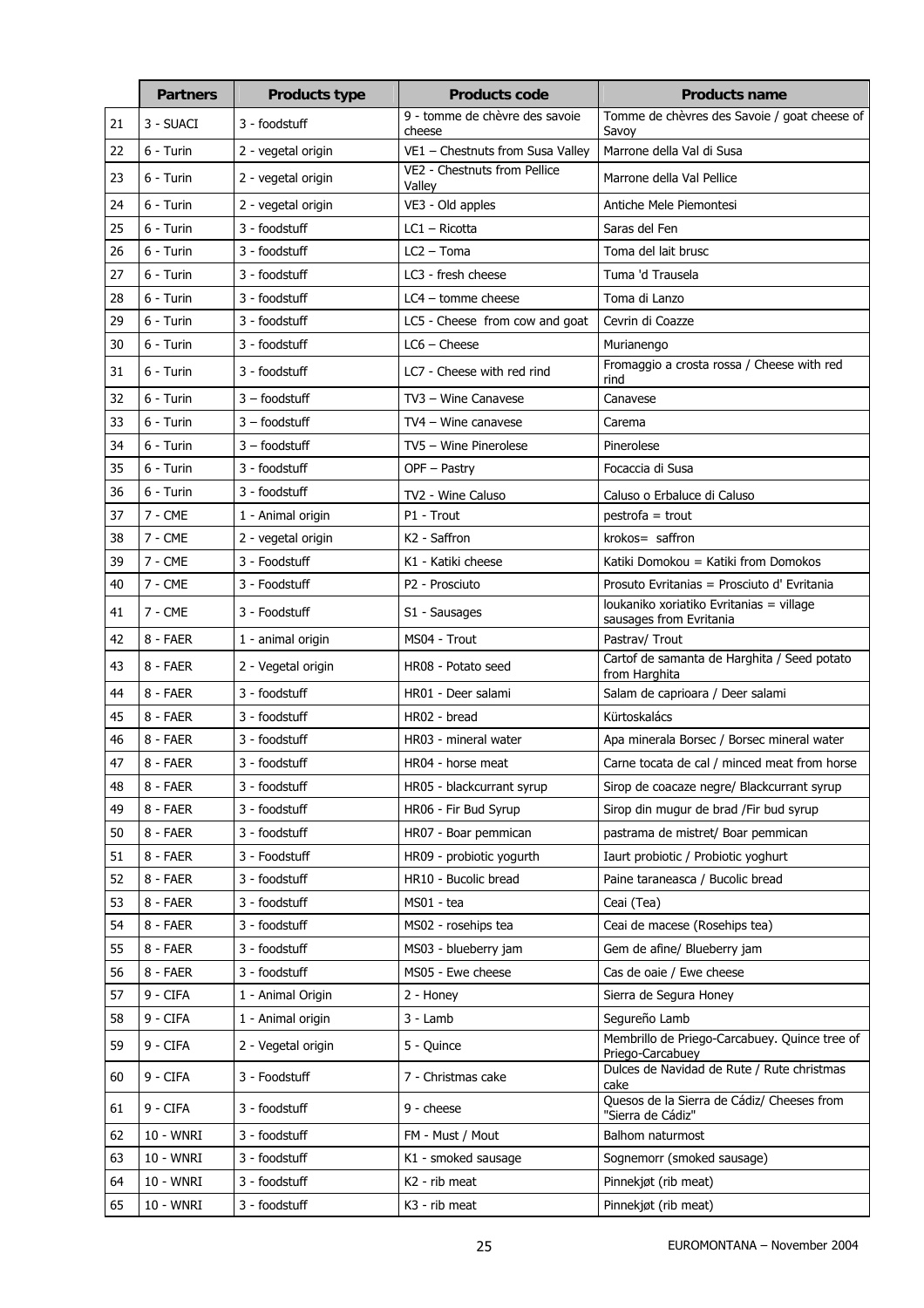|    | <b>Partners</b> | <b>Products type</b> | <b>Products code</b>        | <b>Products name</b>                                                                |
|----|-----------------|----------------------|-----------------------------|-------------------------------------------------------------------------------------|
| 66 | 10 - WNRI       | 3 - foodstuff        | $K4 - leg$ ham              | Fenalår (leg ham)                                                                   |
| 67 | 10 - WNRI       | 3 - foodstuff        | $K5 -$ lam meat             | Lammerull (lamb meat for sandwishes)                                                |
| 68 | 10 - WNRI       | 3 - foodstuff        | KO1 - cripy bread           | Flattbröd                                                                           |
| 69 | 10 - WNRI       | 3 - foodstuff        | KO2 - sweet bread           | Lefsekling                                                                          |
| 70 | 10 - WNRI       | 3 - foodstuff        | $M1 - Old$ cheese           | Gamalost (Old Norwegian cheese))                                                    |
| 71 | 10 - WNRI       | 3 - foodstuff        | M2 - Goat cheese            | Ekte geitost (Real goat cheese)                                                     |
| 72 | 10 - WNRI       | 3 - foodstuff        | M3 - White goat cheese      | Kvit geitost (white goat cheese)                                                    |
| 73 | 10 - WNRI       | 3 - foodstuff        | M4 - milk soup              | Brun Mylsa (Brown milk soup))                                                       |
| 74 | 10 - WNRI       | 3 - foodstuff        | M5 - whey cheese            | Brun blandingsost (whey cheese)                                                     |
| 75 | 11 - IKT        | 1 - Animal Origin    | 1 - Honey                   | Euskal Eztia (Miel del País Vasco), Basque<br>Honey                                 |
| 76 | 11 - IKT        | 1 - Animal origin    | 4 - Basque Suckling Lamb    | Esneko Euskal Bildotsa (Cordero Lechal del<br>País Vasco), Basque Suckling Lamb.    |
| 77 | 11 - IKT        | 1 - Animal origin    | 8 - organic cattle products | Products (raw materials) of organic cattle<br>raising.                              |
| 78 | 11 - IKT        | 2 - Vegetal origin   | 6 - Basque Beans            | Euskal Babarrunak (Alubias del País Vasco),<br>Basque Beans                         |
| 79 | 11 - IKT        | 3 - foodstuff        | 2 - Wine                    | Txakoli (There is no translation, it is a type of<br>wine, see description in D1_2) |
| 80 | 11 - IKT        | 3 - foodstuff        | 3 - Idiazabal Cheese        | Idiazabal Gazta (Queso Idiazabal), Idiazabal<br>Cheese                              |
| 81 | 11 - IKT        | 3 - foodstuff        | 5 - Basque Bovine Meat      | Euskal Okela (Carne de Vacuno del País<br>Vasco), Basque Bovine Meat                |
| 82 | 11 - IKT        | 3 - foodstuff        | 7 - Chilli Peppers          | Ibarrako Piparrak (Guindillas de Ibarra), Chilli<br>Peppers from Ibarra             |
| 83 | 13 - AQA        | 1 - Animal Origin    | TR8 - Trout                 | Trote/ Trouts                                                                       |
| 84 | 13 - AQA        | 3 - Foodstuff        | CS3 - Dry meat              | Carne Salada                                                                        |
| 85 | 13 - AQA        | 3 - Foodstuff        | MV3 - Mortandela            | Mortandela affumicata della Val d Non                                               |
| 86 | 14 - KPPZ AR    | 1 - Animal origin    | 5 - Lamb meat               | Lamb meat                                                                           |
| 87 | 14 - KPPZ AR    | 3 - foodstuff        | 1 - Smoked cheese           | Oscypek                                                                             |
| 88 | 14 - KPPZ AR    | 3 - foodstuff        | 2 - Fresh soft cheese       | <b>Bundz</b>                                                                        |
| 89 | 14 - KPPZ AR    | 3 - foodstuff        | 3 - Matured soft cheese     | Bryndza -                                                                           |
| 90 | 14 - KPPZ AR    | 3 - foodstuff        | 4 - Whey/ Whey cheese       | Žętyca                                                                              |
| 91 | 15 - HIE        | 1 - Animal origin    | 1 - Salmon                  | Scottish farmed salmon                                                              |
| 92 | 15 - HIE        | 1 - Animal origin    | 3 - langoustines            | Langoustines                                                                        |
| 93 | 15 - HIE        | 1 - Animal origin    | $4 -$ deer                  | Venison                                                                             |
| 94 | 15 - HIE        | 1 - Animal origin    | 5 - lamb meat               | Scotch Lamb                                                                         |
| 95 | 15 - HIE        | 1 - Animal origin    | 6 - beef meat               | Scotch Beef                                                                         |
| 96 | $15 - HIE$      | 3 - foodstuff        | 2 - smoked salmon           | Scottish smoked salmon                                                              |
| 97 | 15 - HIE        | 3 - foodstuff        | 7 - whisky                  | Scotch Whisky                                                                       |

## **3/ Other products added to the previous list for the quantitative analysis**

|     | <b>Partners</b> | <b>Products type</b> | <b>Products code</b>                | <b>Products name</b>                        |
|-----|-----------------|----------------------|-------------------------------------|---------------------------------------------|
| 98  | $6 - Turin$     | - animal origin      | TC4 - Frabosana Lamb                | Lamb of Frabosana                           |
| 99  | $6 - Turin$     | - animal origin      | TV1 - Honey                         | Honey from the Val Pellice and Val di Susa  |
| 100 | $6 -$ Turin     | 3 - foodstuff        | TC1 - blood saussage<br>Mustardella | Mustardela                                  |
| 101 | $6 - Turin$     | 3 - foodstuff        | TC2 - Raw ham                       | Prosciutto crudo dell'Alta Val Susa         |
| 102 | $6 - Turin$     | 3 - foodstuff        | TC3 - Saussages with potatoes       | Salampata del Canavese                      |
| 103 | $6 - Turin$     | 3 - foodstuff        | TV - Genepy                         | Genepy                                      |
| 104 | $7 - CME$       | 3 - Foodstuff        | M1 - Ouzo                           | ouzo Mountovina = alcohol                   |
| 105 | $9 - CIFA$      | 3 - foodstuff        | 1 - Olive oil                       | Extra Virgin Olive Oil DOP Sierra de Segura |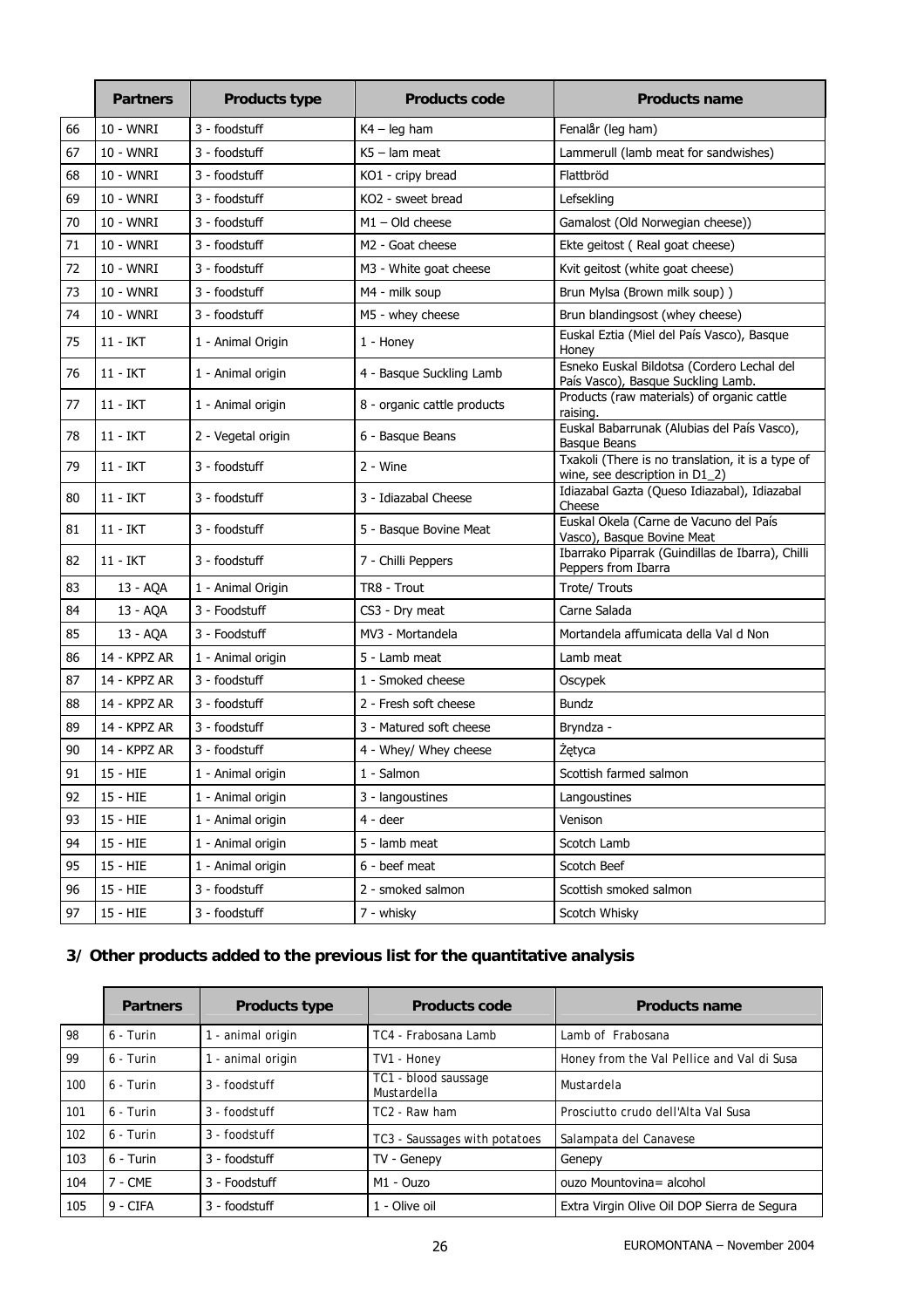|     | <b>Partners</b> | <b>Products type</b> | <b>Products code</b>   | <b>Products name</b>                                                                                            |
|-----|-----------------|----------------------|------------------------|-----------------------------------------------------------------------------------------------------------------|
| 106 | $9 - CIFA$      | $3 -$ Foodstuff      | 4 - olive oil          | Aceite de oliva DOP PRIEGO DE CÓRDOBA.<br>Olive oil DOP PRIEGO DE CÓRDOBA                                       |
| 107 | 9 - CIFA        | 3 - Foodstuff        | 6 - anise liquor       | Anís de Rute / Anise liquor                                                                                     |
| 108 | 9 - CIFA        | 3 - foodstuff        | 8 - Olive oil          | Extra Virgin Olive Oil DOP Sierra de Cádiz                                                                      |
| 109 | 13 - AQA        | 1 - Animal Origin    | MI7 - Honey            | Miele/ Honey                                                                                                    |
| 110 | 13 - AQA        | 2 - Vegetal origin   | CA11 - Chestnuts       | Marone / Sweet Chestnut                                                                                         |
| 111 | 13 - AQA        | 2 - Vegetal origin   | MA15 - Maize           | Mais / Maize                                                                                                    |
| 112 | 13 - AQA        | 2 - Vegetal origin   | ME11 - Apples          | Mela / Apple                                                                                                    |
| 113 | 13 - AOA        | 2 - Vegetal origin   | PF11 - Small fruits    | Fragola, Mirtillo, Lampone, Ribes, Mora /<br>Strawberry, Blueberry, Raspberry, Red/<br>Blackcurrant, Blackberry |
| 114 | 13 - AQA        | 3 - Foodstuff        | CA1 - Casolet cheese   | Casolet                                                                                                         |
| 115 | 13 - AQA        | 3 - Foodstuff        | CC14 - cabbage         | Crauti/sourcrout/Sauerkraut                                                                                     |
| 116 | 13 - AOA        | 3 - Foodstuff        | GP1 - Grana Padano     | Grana Padano - Trentino / Grana Padano<br>Trentino                                                              |
| 117 | 13 - AOA        | 3 - Foodstuff        | MO1 - Mozzarella       | Mozzarella/ Mozzarella                                                                                          |
| 118 | 13 - AQA        | 3 - Foodstuff        | OO10 - Garda Olive oil | Garda - Trentino / Garda - Trentino                                                                             |
| 119 | 13 - AQA        | 3 - Foodstuff        | PU1 - Puzzone cheese   | Puzzone di Moena                                                                                                |
| 120 | 13 - AOA        | 3 - Foodstuff        | SP1 - hard cheese      | Spressa delle Giudicarie                                                                                        |
| 121 | 13 - AQA        | 3 - Foodstuff        | TE27 - Teroldego wine  | Teroldego                                                                                                       |
| 122 | 13 - AQA        | 3 - Foodstuff        | VE1 - Vezzena cheese   | Vezzena                                                                                                         |

## **4/ 18 case studies (products coming from the previous list, except one)**

|                | <b>Partners</b> | <b>Products type</b>                        | <b>Products code</b>                | <b>Products name</b>                                                      |  |
|----------------|-----------------|---------------------------------------------|-------------------------------------|---------------------------------------------------------------------------|--|
| $\mathbf{1}$   | 3 - SUACI       | 2 - Vegetal origin                          | 14 - Apples and pears               | Pommes et poires de Savoie / apples and<br>pears of Savoy                 |  |
| 2              | 3 - SUACI       | 3 - foodstuff                               | 5 - tome des bauges<br>cheese       | Tome des Bauges                                                           |  |
| 3              | $6 - Turin$     | 3 - foodstuff                               | TC1 - blood saussage<br>Mustardella | Mustardela                                                                |  |
|                | Partner         | Type of product                             | Product code                        | Product name                                                              |  |
| 4              | $7 - CME$       | 3 - Foodstuff                               | S1 - Sausages                       | loukaniko xoriatiko Evritanias = village<br>sausages from Evritania       |  |
| 5              | $8 - FAFR$      | 2 - Vegetal origin                          | HR08 - Potato seed                  | Cartof de samanta de Harghita / Seed potato<br>from Harghita              |  |
| 6              | $8 - FAFR$      | 3 - foodstuff                               | MS01 - tea                          | Ceai (Tea)                                                                |  |
| $\overline{7}$ | 9 - CIFA        | 3 - foodstuff                               | 1 - Olive oil                       | Extra Virgin Olive Oil DOP Sierra de Segura                               |  |
| 8              | 9 - CIFA        | 3 - Foodstuff                               | 4 - olive oil                       | Aceite de oliva DOP PRIEGO DE CÓRDOBA.<br>Olive oil DOP PRIEGO DE CÓRDOBA |  |
| 9              | $9 - CIFA$      | 3 - foodstuff                               | 8 - Olive oil                       | Extra Virgin Olive Oil DOP Sierra de Cádiz                                |  |
| 10             | $10 - WNRI$     | 3 - foodstuff                               | M1 - Old cheese                     | Gamalost (Old Norwegian cheese))                                          |  |
| 11             | 10 - WNRI       | 3 - foodstuff                               | M <sub>2</sub> - Goat cheese        | Ekte geitost (Real goat cheese)                                           |  |
| 12             | $11 - IKT$      | 3 - foodstuff                               | 3 - Idiazabal Cheese                | Idiazabal Gazta (Queso Idiazabal), Idiazabal<br>Cheese                    |  |
| 13             | $11 - IKT$      | 3 - foodstuff                               | 5 - Basque Bovine Meat              | Euskal Okela (Carne de Vacuno del País<br>Vasco), Basque Bovine Meat      |  |
| 14             | 13 - AQA        | 2 - Vegetal origin                          | ME11 - Apples                       | Mela / Apple                                                              |  |
| 15             | 14 - KPPZ AR    | 3 - foodstuff                               | 1 - Smoked cheese                   | Oscypek                                                                   |  |
| 16             | $15 - HIE$      | 1 - Animal origin                           | 5 - lamb meat                       | Scotch Lamb                                                               |  |
| 17             | 15 - HIE        | 1 - Animal origin                           | 6 - beef meat                       | Scotch Beef                                                               |  |
| 18             | <b>ISARA</b>    | National Mountain Pork Initiative in France |                                     |                                                                           |  |